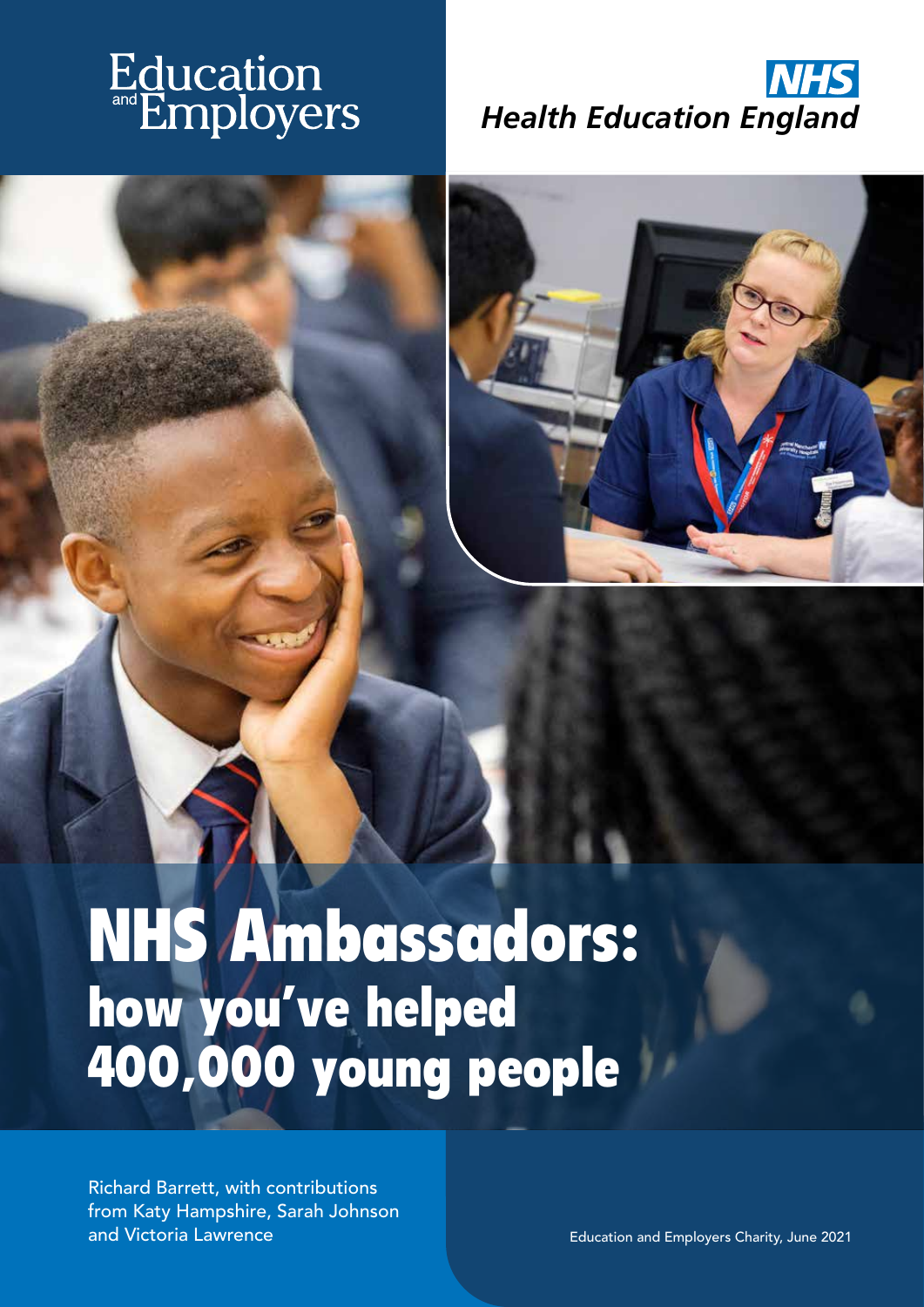### **Contents**

| Foreword                                   | 2  |
|--------------------------------------------|----|
| Introduction                               | 3  |
| <b>Executive Summary</b>                   | 5  |
| Impact                                     | 8  |
| On NHS Staff                               | 8  |
| On Students                                | 10 |
| On Schools And Colleges                    | 12 |
| Impact Since Covid                         | 14 |
| What has been done?                        | 16 |
| Overview                                   | 16 |
| <b>Activities Since Covid</b>              | 19 |
| Who did it?                                | 22 |
| Overview                                   | 22 |
| Conclusion                                 | 24 |
| Indicative Job Roles                       |    |
| (As Described By Participants To Students) | 25 |
| <b>Bibliography</b>                        | 27 |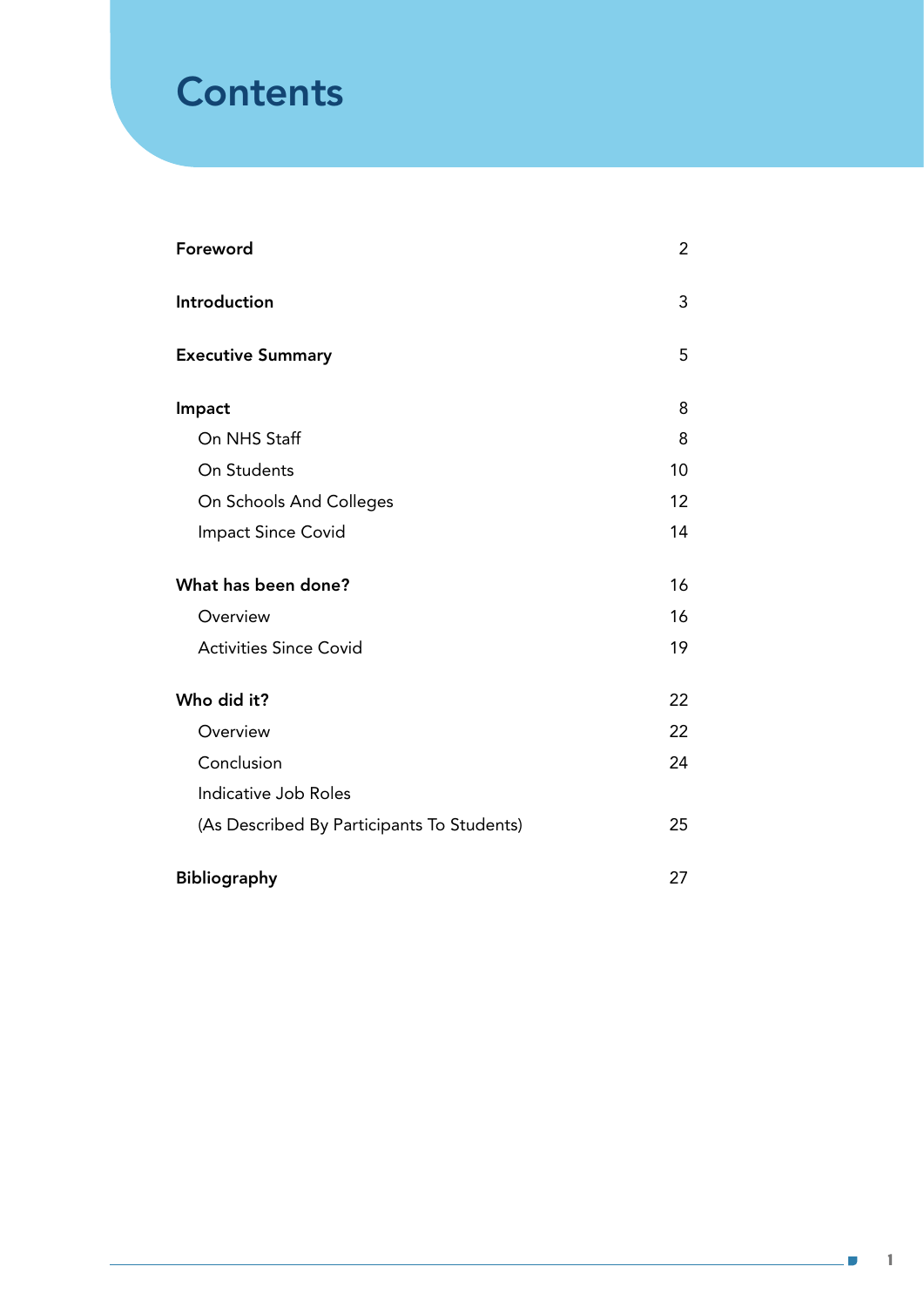### Foreword

NHS Health Education England and Education and Employers have worked together for some years now, to promote and drive forwards the success of the NHS Ambassador programme. Giving staff across the NHS, irrespective of grade, profession or experience, the opportunity to volunteer their time, to speak with young people about our careers, is invaluable to everyone involved in the programme. We know our NHS Ambassadors do amazing work, promoting the NHS as an incredible place to work and build your career. We also know young people really value meeting with NHS Ambassadors, seeing people who look like them, in jobs and positions they aspire to. This report focusses on what the benefits are to our staff in undertaking an ambassadorial role.

By being an ambassador our staff hone and develop significant skills in communication and leadership. By connecting with children and young people, we reconnect with our careers, our individual and personal reasons for studying and training for years, for working long antisocial hours, or for working in roles that are physically demanding and often emotionally challenging.

Being an NHS Ambassador gives our staff an opportunity to examine and question judgements of the NHS and of our roles, it also challenges us to step outside our comfort zones. No two ambassadorial activities are the same, because the groups of children and young people we interact with, are never the same. At some events we find ourselves speaking during assemblies, exploring perceptions over 'nursing as a career only for women', or 'doctors only being drawn from the middle-class elites', or undertaking mock interviews, encouraging young people to value their own lived experience and relate it to caring professions. Being able to stand in front of an assembly of teenagers and explain your passion for your role, why you do what you do, and yes answer questions over reward and recognition, equips our staff with the courage and resilience to walk into any professional situation!

Our NHS Ambassadors have thousands of different job titles, and represent the NHS locally, regionally, and nationally. Our ambassadors are apprentices and CEOs. Our ambassadors are Nursing Associates and Chief Nursing Officers. No matter who our NHS Ambassadors are, or where they come from, they all contribute to raising aspirations and motivating the next generation to want to come and fill our shoes.

#### Natasha Davies

National Senior Programme Lead: Volunteering NHS Health Education England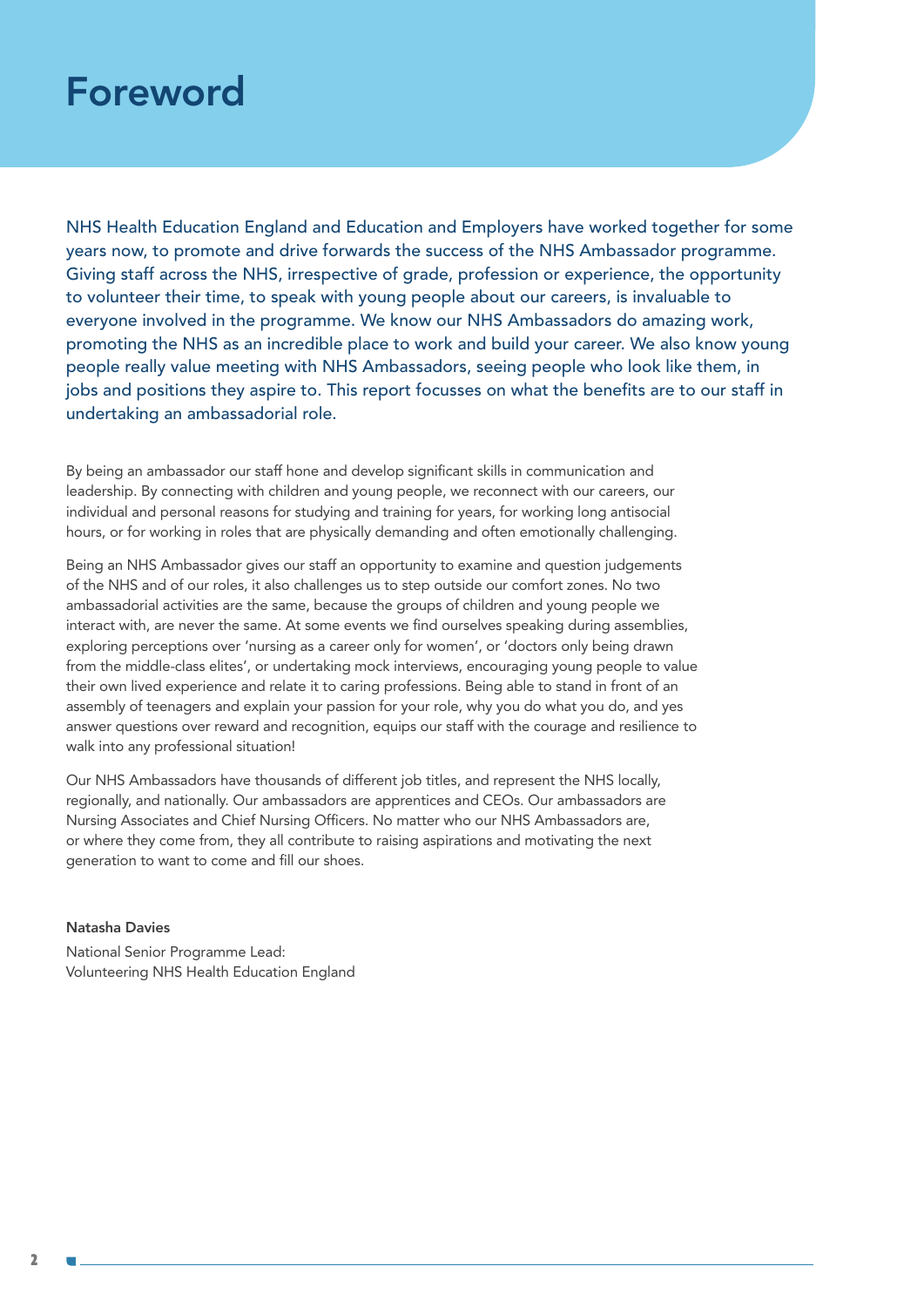### Introduction

Health Education England has kindly supported Education and Employers since the launch of our dedicated campaign, NHS Ambassadors in 2018; however, NHS staff have been involved with our work and volunteering on our programmes from the outset, when the charity first launched in 2009.

Over the years, Health Education England have become one of our most valued, long-term, strategic employer partners in volunteering. Education and Employers are proud to work in partnership with the single biggest employer in the UK and one of the nation's most loved, diverse, and respected institutions.

Young people find it easy to resonate and connect with inspiring people that may look like them. "If they can do it, if they can achieve it, then so can I". We are incredibly grateful to the thousands of NHS Ambassadors that so positively bring to life careers in health and social care, by giving up their time and sharing their own personal career journeys. This past year has been one of the most challenging periods for the entire NHS workforce, with Covid19 placing NHS staff under considerable strain, yet we continue to see passion and enthusiasm from our NHS Ambassadors who remain committed to sharing their time and skills with young people across the UK.

Just under five and a half thousand NHS staff from across the UK have registered to volunteer supporting local communities under the NHS Ambassadors initiative with the Education and Employers Charity. NHS participants have been drawn from all levels, all regions and a wide range of roles in the service, with substantial support from Health Education England (HEE). Education and Employers is an independent UK-based charity launched in 2009. It exists to help young people become excited by learning and their potential, to see what is possible, and to make informed decisions about their futures. Education and Employers works with state schools, Health Education England and employers, the national bodies that represent employers and a wide range of other partners including the government, trade unions and third sector organisations.

Colleagues across the NHS have been part of the over 2 million school/employer interactions that have taken place since Education and Employers launched the

Inspiring the Future (ITF) initiative. Inspiring the Future is one of three programmes that Health Education England has supported:

■ At secondary school level -Inspiring the Future provides firsthand career insights to motivate



young people to consider the widest range of future working options by connecting secondary schools with volunteers from the world of work and helps motivate students which can lead to an increase in their attainment;

■ At primary school level – **Primary Futures focuses on** 

broadening the horizons of primary



school children by helping them understand the link between learning and work. Meeting a wide range of people doing different jobs is particularly important for those children from disadvantaged backgrounds, who might have few successful role models at home or in their local communities;

■ At all levels – Inspiring Governance helps schools and colleges provide the best environment for student



achievements by connecting them with skilled volunteers interested in becoming governors to schools. Inspiring Governance is increasing the number of volunteers, especially those from diverse backgrounds and with business-related skills, serving as governors and trustees in schools.

The main focus of NHS staff has been on Inspiring the Future and Primary Futures, where they have been a significant contributor to the efforts of 60,000 volunteers drawn from 4,500 companies and other organisations. In addition to supporting these programmes and Inspiring Governance, NHS staff have supported one off locally tailored responses to schools' and colleges' requests for careers related support.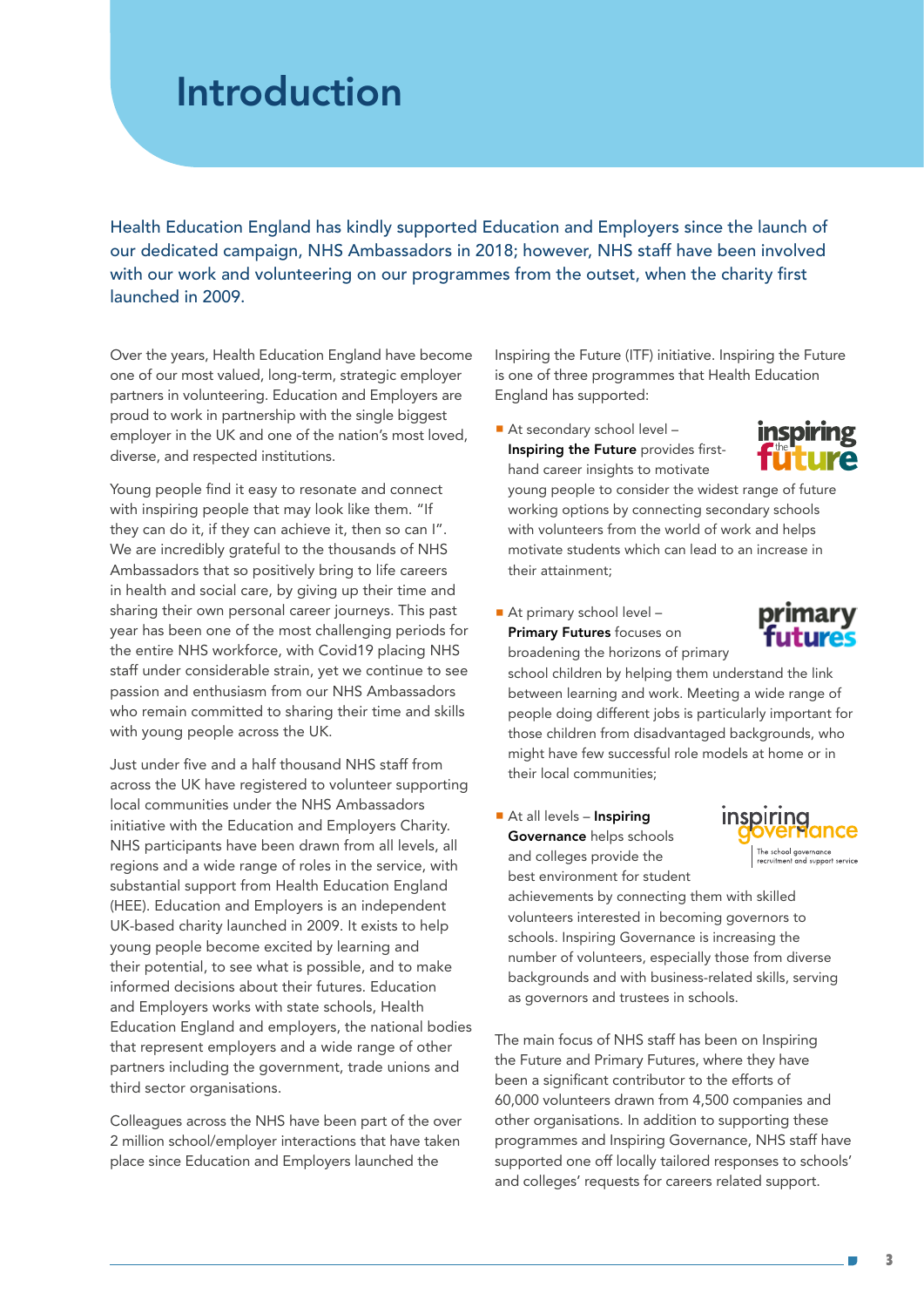In a survey of its NHS and other volunteers in 2020, Education and Employers found that 24% of those volunteering for two days or less a year said they are more efficient or productive at work as a result of their volunteering. This increases among those who volunteer more often, eventually up to 61% of those volunteering 15 or more days a year. The study asked about a wider range of tangible career benefits – work satisfaction, productivity, promotion speed, earnings or applying to roles – 53% of those who volunteer for two days per year or less report that their education volunteering helped with at least one of those areas of substantive benefit, increasing to 73% among those doing 15 or more days (Percy, C., & Rogers, M. (2020)).

The work described here builds on previous work undertaken by Health Education England and Education and Employers which reported that in March 2016, the Inspiring the Future team had overseen state school students and college students undertake 48,087

interactions with a pool of 1,323 Health Ambassadors. In this work Ambassadors were contacted by 453 different state schools and colleges and 40,000 young people had at least one interaction with an NHS staff member. This, and subsequent work together reflects Health Education England's new strategic approaches to removing barriers evidenced in recruitment practice, addressing specific concerns around diversity within the workforce and trends working against recruitment of younger people (aged under 25).

This report outlines the more recent impact and engagement of NHS staff arising from participation in Inspiring the Future, Primary Futures and Inspiring Governance programmes and how they have helped nearly 400,000 students. As well as survey results, we have included comments from participants to allow the story to be told in their words.

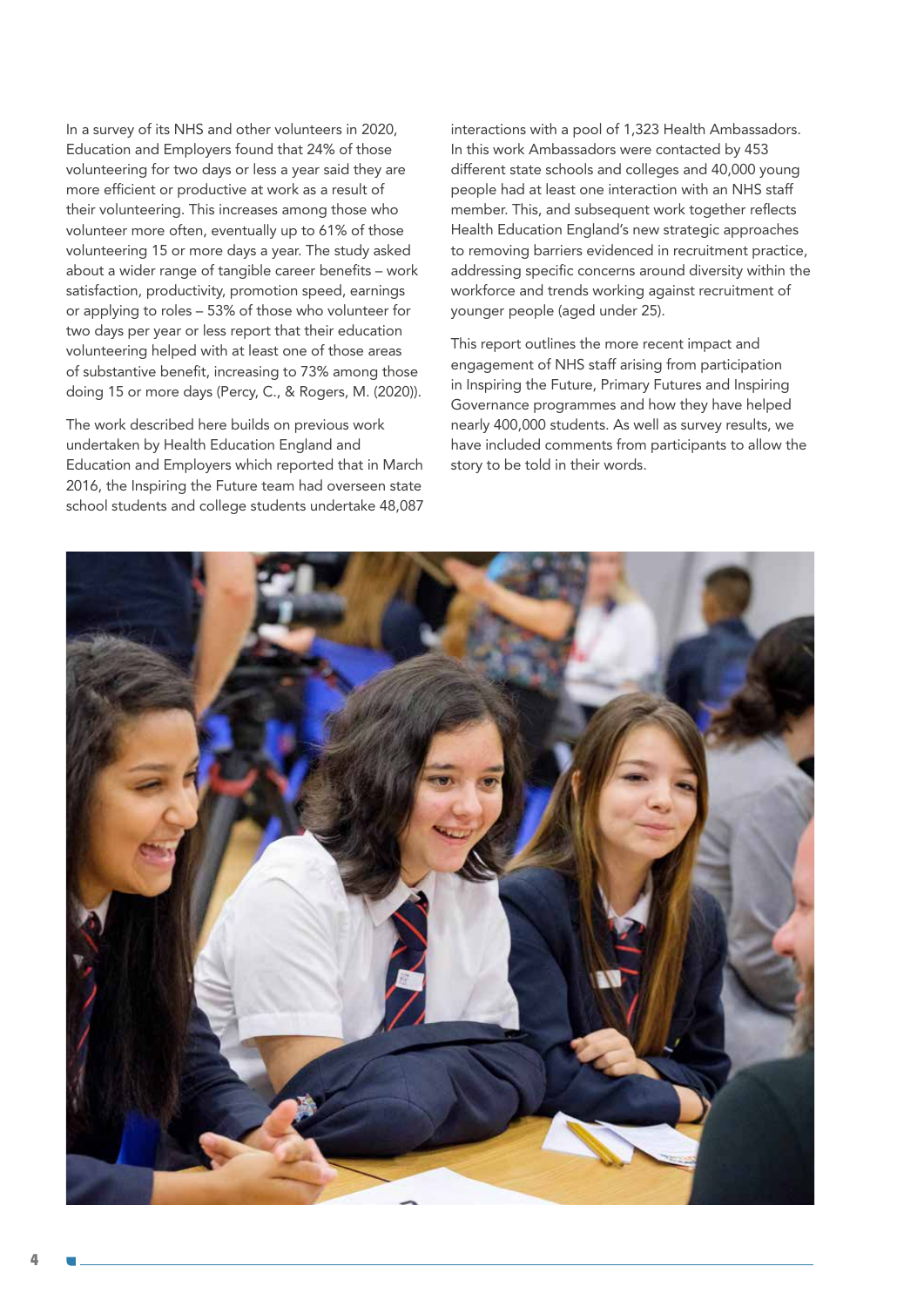### Executive Summary

2020 to 2021 has been one of the most challenging periods for the entire NHS workforce, yet, despite these difficulties, NHS Ambassadors have remained committed and excelled in rallying across the UK to support our programmes in 2020 and into 2021.

They have input an enormous amount of effort, time, and passion during the pandemic to champion inclusion and diversity and shift young people's perceptions of the roles available to them within the NHS. NHS volunteers have given children and young people the opportunity to ask questions and learn about Covid-19, providing welcome reassurance. As part of the recent virtual sessions, NHS staff demonstrated PPE equipment, discussed ways to keep safe, and talked about mental health issues in a relatable way. With the pandemic bringing a public focus on NHS roles as never before, NHS volunteers have enabled young people to explore the reality of careers in healthcare and translate this into tangible next steps.

#### Wide ranging national engagement

NHS Ambassadors represent a full range of clinical and non-clinical specialisms and seniority, ranging from various trainee roles and apprentices to local, regional and national leadership across the NHS. At the end of this report we have provided an indicative list of just under 180 job titles from the nearly three thousand reported by participants. Just under five and a half thousand NHS staff from across the UK have, with substantial support from Health Education England (HEE), contributed to success in raising student aspiration and motivation while supporting the curriculum and showcasing the benefits and opportunities that the NHS provides. In so doing NHS Ambassadors have further helped cement the role of the NHS in local communities and lived the values of WE ARE THE NHS: People Plan for 2020/2021 – action for us all (NHS England, 2020).

#### Evidence of impact on employers and employees

There is a reliable body of international academic research and practical evaluations indicating that employee volunteering benefits employing organisations, their staff and project beneficiaries. Using participant evaluation and participant data supplied by Education and Employers this report suggests that these benefits are being reflected nationally in the NHS Ambassadors programme.

For example, in a study into the value to employers, of the skills staff developed by volunteering in the UK, the majority of respondents reported skills development. These were in areas like communications, managing others (including specific skills in setting performance goals, coaching, counselling, assisting with training and development, and evaluating performance), adaptability, and influencing skills. Line managers verified these areas of skills development, typically measured as part of their standard competency frameworks (Wilson & Hicks, 2010). One study, using the large-scale British Household Panel Survey of private households, indicates that the mean health score was best among those who were involved in frequent volunteering and worst among those who never volunteered. (Tabassum, Mohan, & Smith, 2016).

#### Evidence of helping improve personal performance at work

A survey of NHS Ambassadors indicated that 81% believed they had learned some new skills or gained experience. Eighty percent of respondents said they felt challenged by the programme and reported that participation gave them a sense of achievement. Ninety percent agreed that their involvement had made them feel part of a community. Over 90% of NHS Ambassadors said they would recommend the programme to others. A very small number of less positive comments related to the quality of communication from a few schools and dissatisfaction with catering and car parking. Education and Employers followed up these comments. Overall, the evidence indicates that engagement as an NHS Ambassador is likely to contribute to the levels of employee challenge, engagement, retention, career progression and affinity that the wider global research indicates is likely from employee volunteering.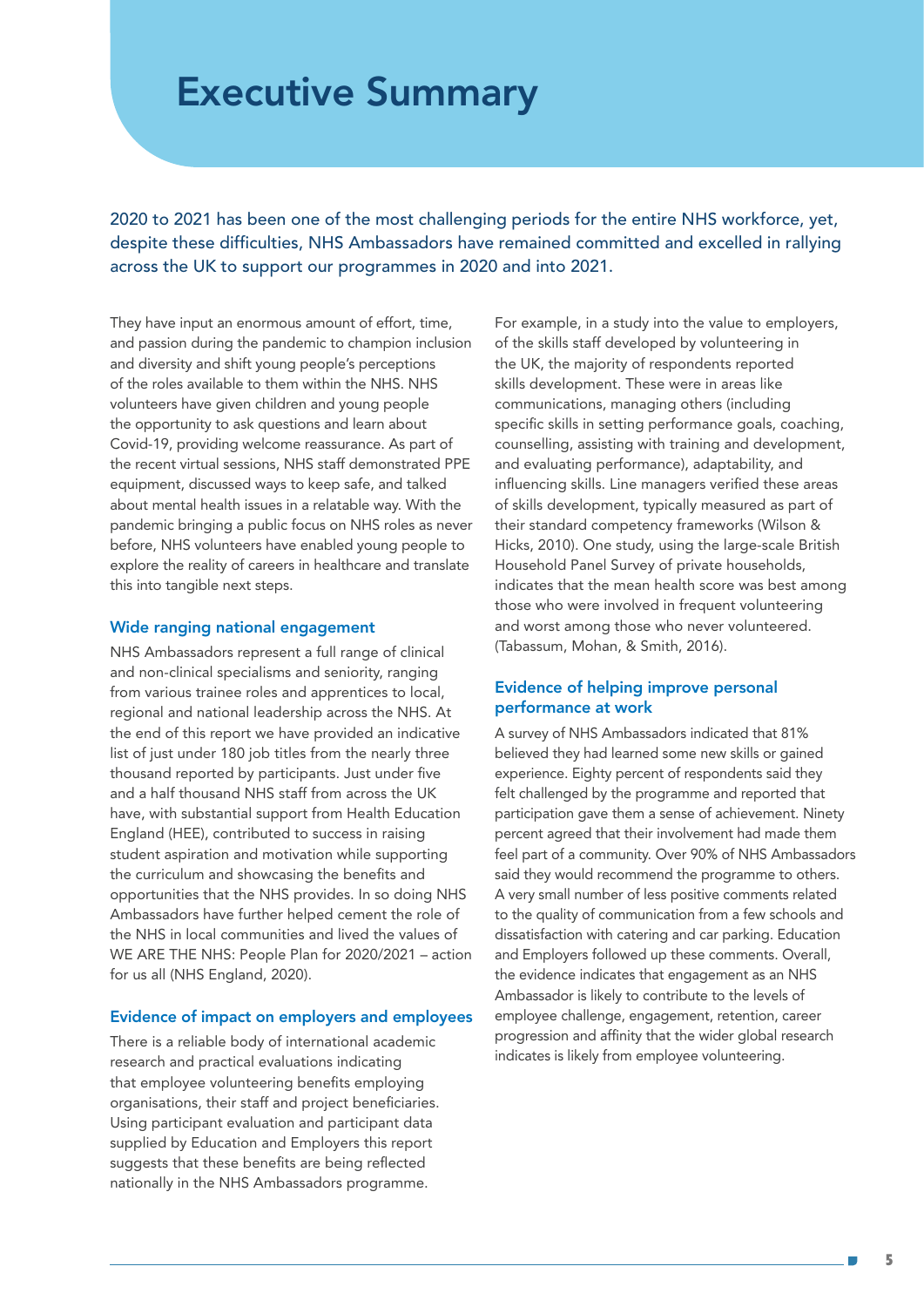#### Varied activities for staff and students

The bulk of NHS Ambassador support nationally has been focused on Inspiring the Future and Primary Futures with some engagement in Inspiring Governance.

- **E** Inspiring the Future provides first-hand career insights to motivate young people to consider the widest range of future working options by connecting secondary schools with volunteers. This includes NHS specific events. During Covid restrictions this provision has moved online. NHS specific videos, learning materials and online interaction has been deployed and well received.
- **Primary Futures** focuses on broadening the horizons of primary school children by helping them understand the link between learning and work. This includes NHS specific events. As above, during Covid restrictions this provision has moved online. NHS specific videos, learning materials and online interaction has been deployed and well received.
- **External Governance** helps schools and colleges by connecting them with skilled volunteers interested in becoming governors to schools. A Let's get NHS Ambassadors on Board initiative is being coordinated with Health Education England and Education Employers, with a view to recruiting NHS Ambassadors to the boards of schools and colleges using the Inspiring Governance tools and technology. 68 NHS Ambassadors have now been placed as governors through the programme.

#### Large scale and inclusive

We are incredibly grateful to the 4511 active NHS Ambassadors up and down the country who dedicate their time to our programmes. NHS Ambassadors have accepted around 4,000 invitations to attend Inspiring the Future and Primary Futures events nationally. Around 1,000 individuals engaged in other activities as part of the NHS Ambassadors programme e.g., mentoring, coaching, contribution to curriculum delivery etc. A number of these individuals were engaged in these additional activities as well as Inspiring Governance and/or Inspiring the Future/ Primary Futures, leading to a slight degree of double counting in total volunteer numbers, probably of around 500 individuals.

The gender and ethnic origin of NHS volunteers is representative of the NHS workforce as a whole. Just over 76% of NHS volunteers identify as female, reflecting the gender balance in the workforce overall (NHS Employers 2019.) Those identifying as white or 'any other white background' make up 79% of volunteers (Gov.UK 2020).

#### Helping schools and communities nationally

Ambassadors' support overall is clearly helping motivate students by showing potential opportunities and assisting motivation by highlighting curriculum relevance. There is an interest in NHS roles as evidenced by positive student feedback, with 75% of Primary Futures participants reporting that they found about a new job in the session they attended. The activities appear to be successfully challenging gender stereotypes with 88% agreeing that 'After today I know girls and boys can do the same job'. Sixty one percent of Inspiring the Future participants said that the programme helped them understand more about how the subjects they are studying in school can be useful later in life. Just over 50% of participants in the same programme said it had 'made me want to study harder'. The programme has helped both personal and career development as evidenced by these comments:

Three quarters of teachers surveyed said that they saw gains in students' confidence and motivation. Although the time lag between events and student assessments, and the impact of variable other factors, is problematic in establishing a causal relationship it is worth noting that two thirds of teachers said the programme had had a positive effect on student attainment. Over ninety percent of teachers said they would recommend the programme they had been involved in to others.

#### Adapting to Covid, ready for recovery

We have seen the NHS Ambassador programme transform into a national network. The materials being developed and deployed to maintain support during the current Covid pandemic have a channel for distribution and represent a lasting legacy that this network can use to supplement face to face activities when they return in some form. The charity has worked hard to pivot delivery to virtual interactive activities with positive feedback from schools, students and volunteers.

Autumn 2020 saw over 400 students, across five events, from four schools in Bodmin, Slough, Somerset and Suffolk take part in our charity-facilitated, live virtual interactive events, showcasing a range of roles within the NHS, that were well received with many more forming part of 'virtual panels' for both primary and secondary schools.

NHS Ambassadors contributed to two NHS focussed films during spring/summer 2020 period, along with supporting materials. Five contributed to a Secondary age video and five to the Primary age video. The films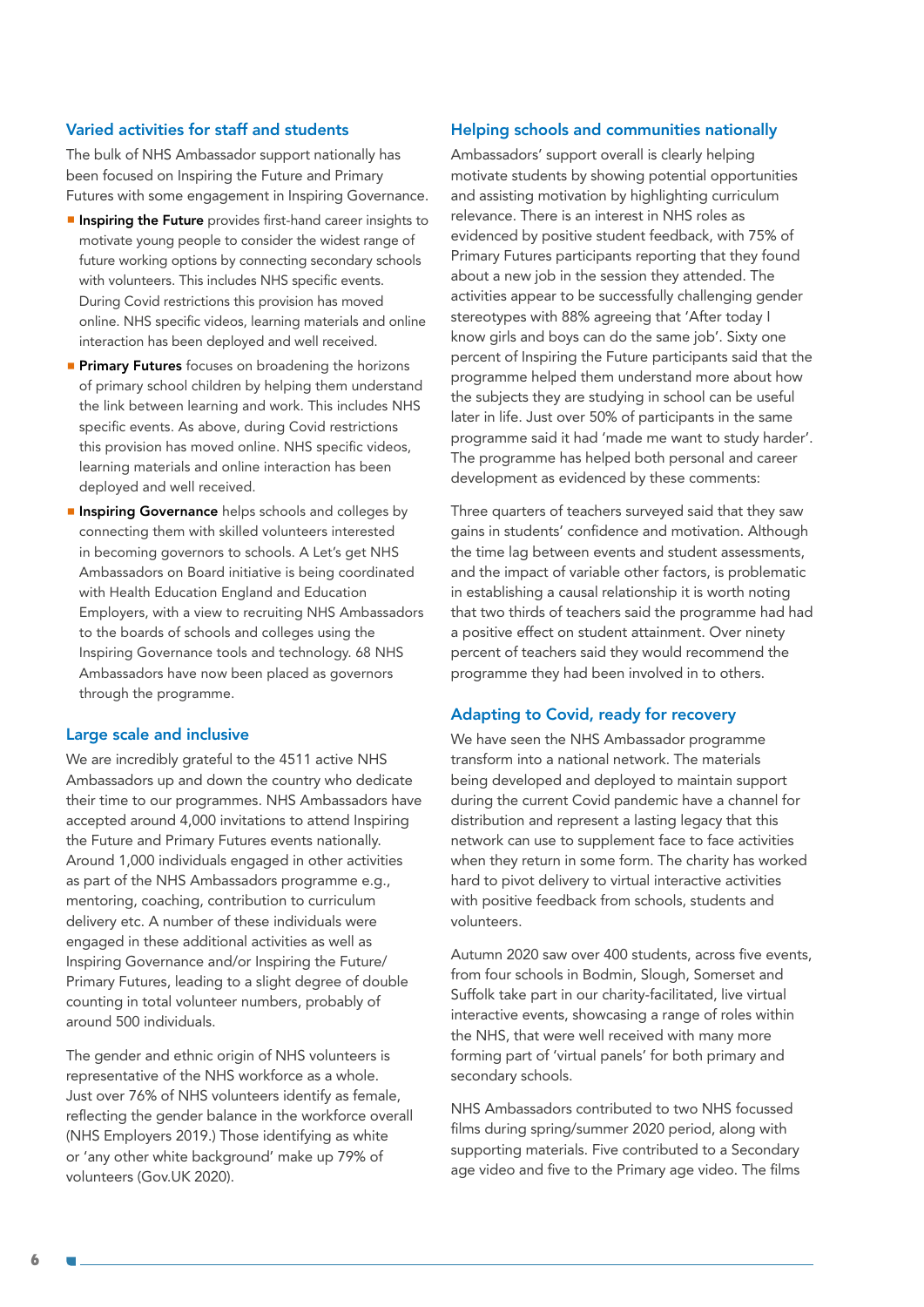focus on a number of different career paths available within the NHS, with volunteers explaining how they got to where they are today and answering questions submitted by students. Launched in June the films have been viewed by 400 schools.

Ambassadors from Sheffield Teaching Hospital NHS Foundation Trust, Doncaster and Bassetlaw Hospitals NHS Trust and Sheffield Hallam University provided a half day virtual work experience programme for Health and Social Care students from eight local colleges in December 2020. Polling was incorporated into each session, with some questions at the start being repeated at the end.

- 94% of respondents thought being an Allied Health Professional is a 'very rewarding' career; a 27% increase as a result of the session;
- By the end of the session 65% of participants were confident about a career choice in Health and Social Care; an uplift of 14% from the start of the session

Education and Employers, supported by Health Education England, have recruited 12 NHS Ambassadors from diverse roles and backgrounds to film themselves talking about what their job entails, the skills they use and their career journey. A further 8 are in process.

The future potential for NHS Ambassadors to continue to contribute both to inspire and motivate students and as governors for schools remains significant. The virtual activities combined with face-to-face, once these resume, mean an even greater reach not limited by geography can be achieved enabling schools across the country to benefit from this fantastic volunteer pool. We would like to take this opportunity to thank Health Education England for their support and look forward to continuing to work together.

#### Selected student comments from NHS Virtual events

For one student there was a personal benefit. When asked about what they like most about the event they replied:

Using the equipment to check your heart rate, height, veins and many things. Also learnt new ways to prevent anxiety and to improve self-esteem. It taught me new ways to be positive about myself.<sup>77</sup>

From a career development perspective some students felt motivated to explore further careers:

- **If** I learnt that there are loads of jobs that we haven't even heard about and we should search for them. I also found out that apprenticeships are very useful.<sup>77</sup>
- **If** I learnt that there are many different jobs in the NHS that don't have to do with hospital work (being a doctor) and made me think about becoming a occupational therapist.<sup>33</sup>

Positive feedback from a teacher highlighted behavioural change and an increase in motivation:

**"Cone of the students who was particularly** engaged in the talk and asking questions, generally has real problems focusing in class and never normally wants to engage... This may prove a turnaround in her behaviour. These talks are definitely inspiring! 77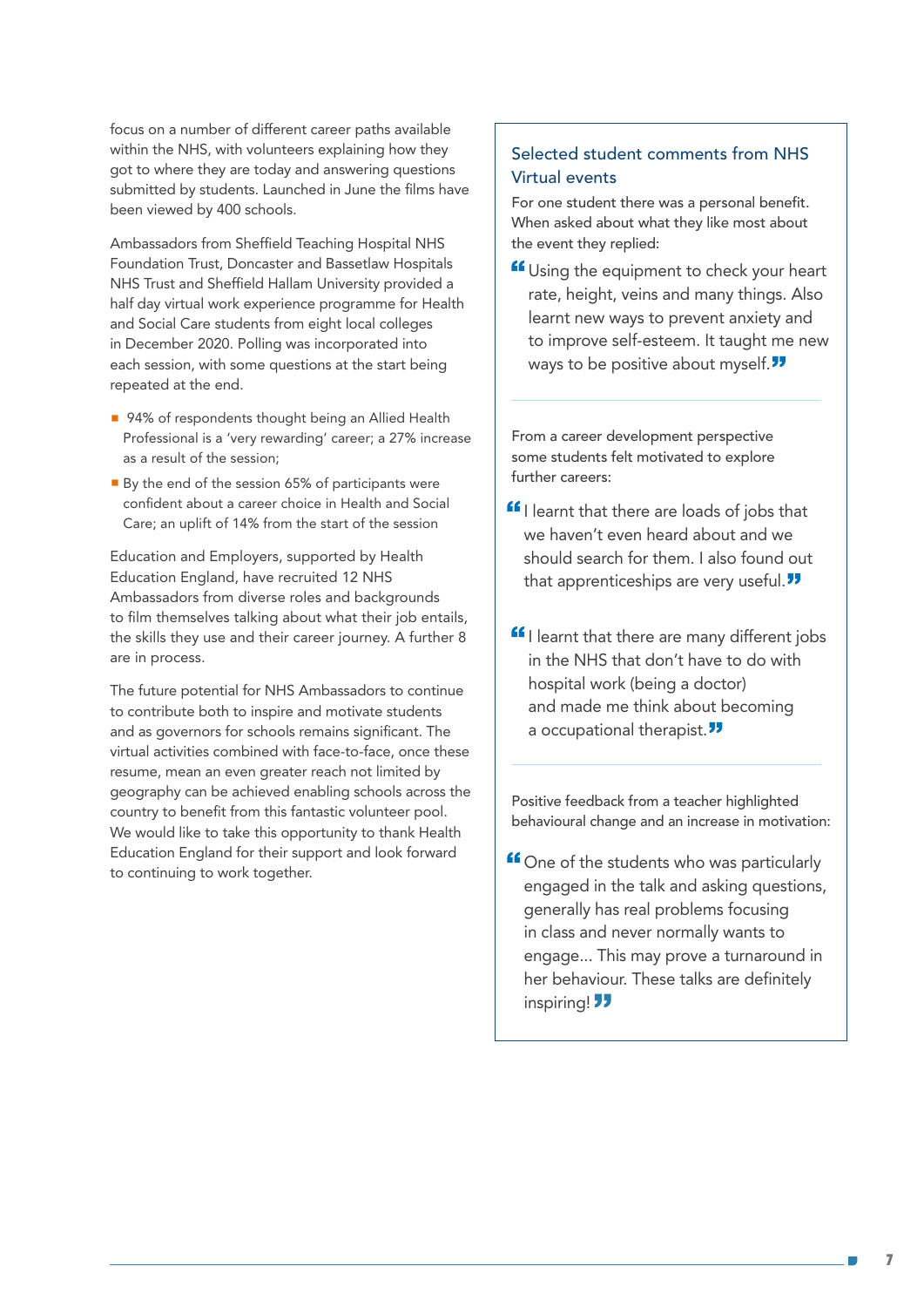### Impact

This chapter analyses questionnaire responses collected by the Education and Employer charity over the course of the programme to consider the impact of Inspiring the Future and Primary Futures on those involved:

- NHS Staff
- Students
- Teachers

We consider the impact of the programmes on the development of skills and attributes that are important to the three participating groups.

#### On NHS Staff

A landmark report from 2010, 'Volunteering – The Business Case', examined the value to employers of the skills staff developed by volunteering in the UK (Wilson & Hicks, 2010). The study covered 16 businesses and 546 volunteers, as well as a sample of line managers. The majority of respondents reported skills development in areas like communications, managing others (including specific skills in setting performance goals, coaching, counselling, assisting with training and development, and evaluating performance), adaptability, and influencing skills. Line managers verified these areas of skills development, confirming that improvements were noticeable in their business, typically measured as part of the standard competency frameworks used to monitor staff development at their respective workplaces.



NHS Ambassadors report benefits from their volunteering activities. In a survey with 322 NHS Ambassadors 53% *strongly* or *very strongly* agreed that involvement had helped them learn new skills and gain experience. A further 25% *simply agreed* they had learned new skills and gained experience. A total of 81% overall believing they had learned some new skills or gained experience demonstrating generally positive views about the programmes. Just over 10% disagreed or strongly disagreed about gaining skills and experience, some of their comments indicated dissatisfaction with organisation by the school they visited or indicated that they were content to use the skills they already had to make a community contribution.

#### Call Centre Manager

I use my skills to influence the students and also with my work colleagues to work with NHS ambassadors. There are things you don't gain insights into without going into schools. It's about using your skill sets in the right way.

Over 80% of NHS survey respondents said they felt challenged by the programme and reported that participation gave them a sense of achievement.

#### Engagement Officer

As I usually work with adults only, it challenged me to explain things in a much clearer way which will also assist me when working with some of the patients I deal with on a daily basis.

For many participants the experience had helped them gain confidence with 80% agreeing that it had helped them in this regard.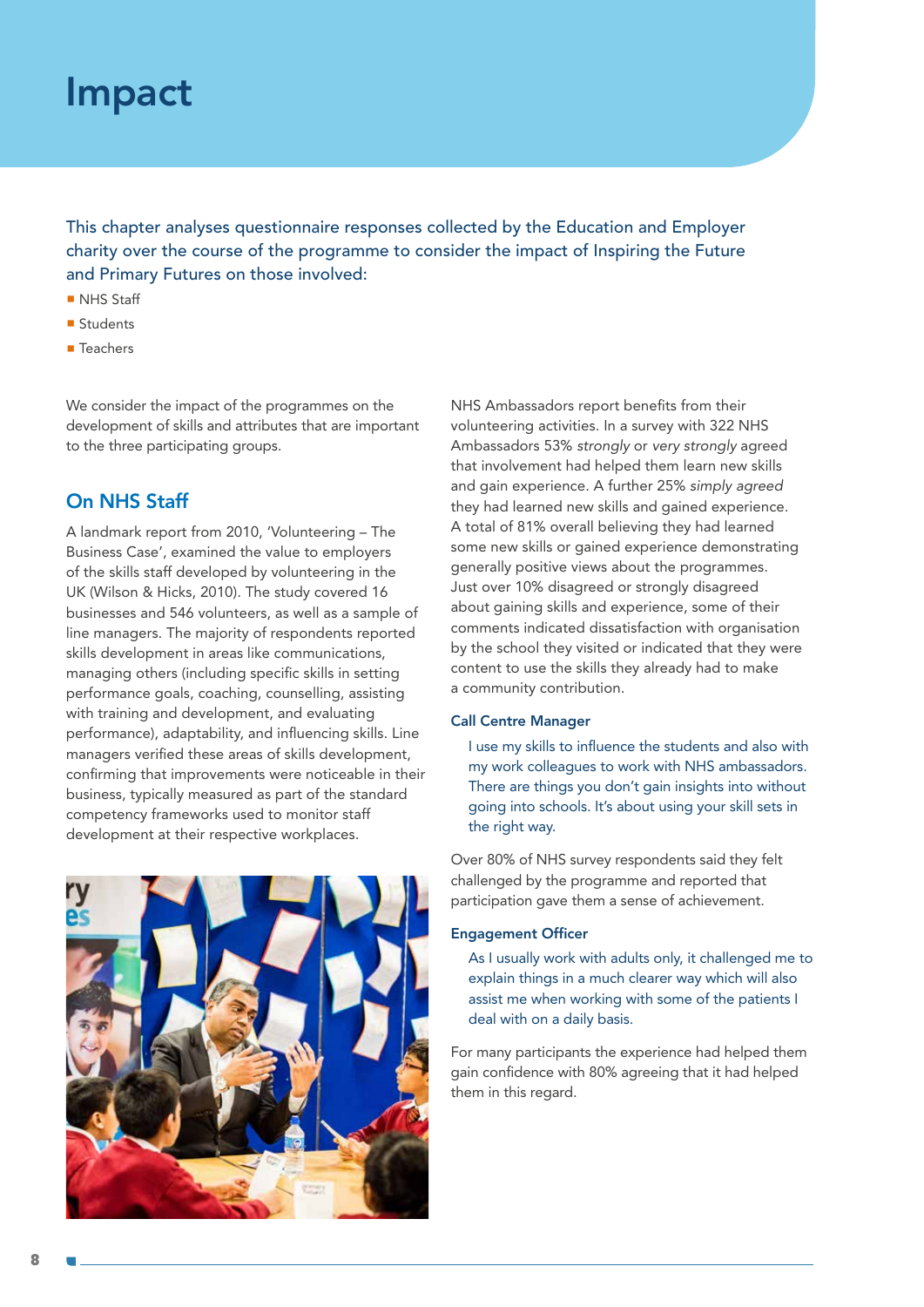|                                                   | <b>Strongly Disagree - Very Strongly Agree</b><br>% of responses |                |                |                |    |    |         |
|---------------------------------------------------|------------------------------------------------------------------|----------------|----------------|----------------|----|----|---------|
| The programme                                     | $\mathbf 1$                                                      | $\overline{2}$ | 3              | $\overline{4}$ | 5  | 6  | % Total |
| Helped me gain<br>confidence                      | 6                                                                | $\overline{2}$ | 12             | 19             | 28 | 33 | 100     |
| Helped me build a sense<br>of achievement         | $\overline{3}$                                                   | $\overline{4}$ | 6              | 17             | 33 | 38 | 100     |
| Helped me challenge<br>myself                     | $\overline{4}$                                                   | $\overline{4}$ | 5              | 19             | 30 | 38 | 100     |
| Helped me feel part of a<br>community             | 3                                                                | $\mathbf{1}$   | 6              | 17             | 30 | 43 | 100     |
| Helped me learn new skills<br>and gain experience | 5                                                                | 6              | 10             | 25             | 28 | 25 | 100     |
| <b>Recommend Programme</b>                        | 1                                                                | 0              | $\overline{2}$ | 6              | 23 | 68 | 100     |

Table 1: Volunteer self-assessment of how they believe the programme has affected them.



Job title: Emergency Medical Technician Apprentice Organisation: West Midlands Ambulance Service NHS Foundation Trust



#### When did you begin volunteering with Inspiring the Future, and why did you decide to start?

I started volunteering with Inspiring the Future back in November 2019. I still remember my very first event and how nervous I was. I joined so that I could express my passion to younger people and also share some tips being a younger person who is in this job.

#### What Inspiring the Future activities have you participated in so far?

I've participated in careers talks, mock interviews, presentations, group activities and virtual events during the pandemic.

#### How have you benefited from volunteering with Inspiring the Future?

I've benefited incredibly. My confidence in public speaking and group presentations has literally gone from next to nothing all the way to being able to stand to a group of 100+ students and give a talk on careers events.

#### What would you say to those thinking of joining our volunteer community? Do you have any tips/ advice?

Just do it. Cliché, but to the point. I have no regrets and I am very thankful to be able to share my experiences with other people. You'll learn a lot, meet other wonderful people and find out about other interesting jobs! Maybe start off with a smaller event and see how you get on if you've not done something like this before.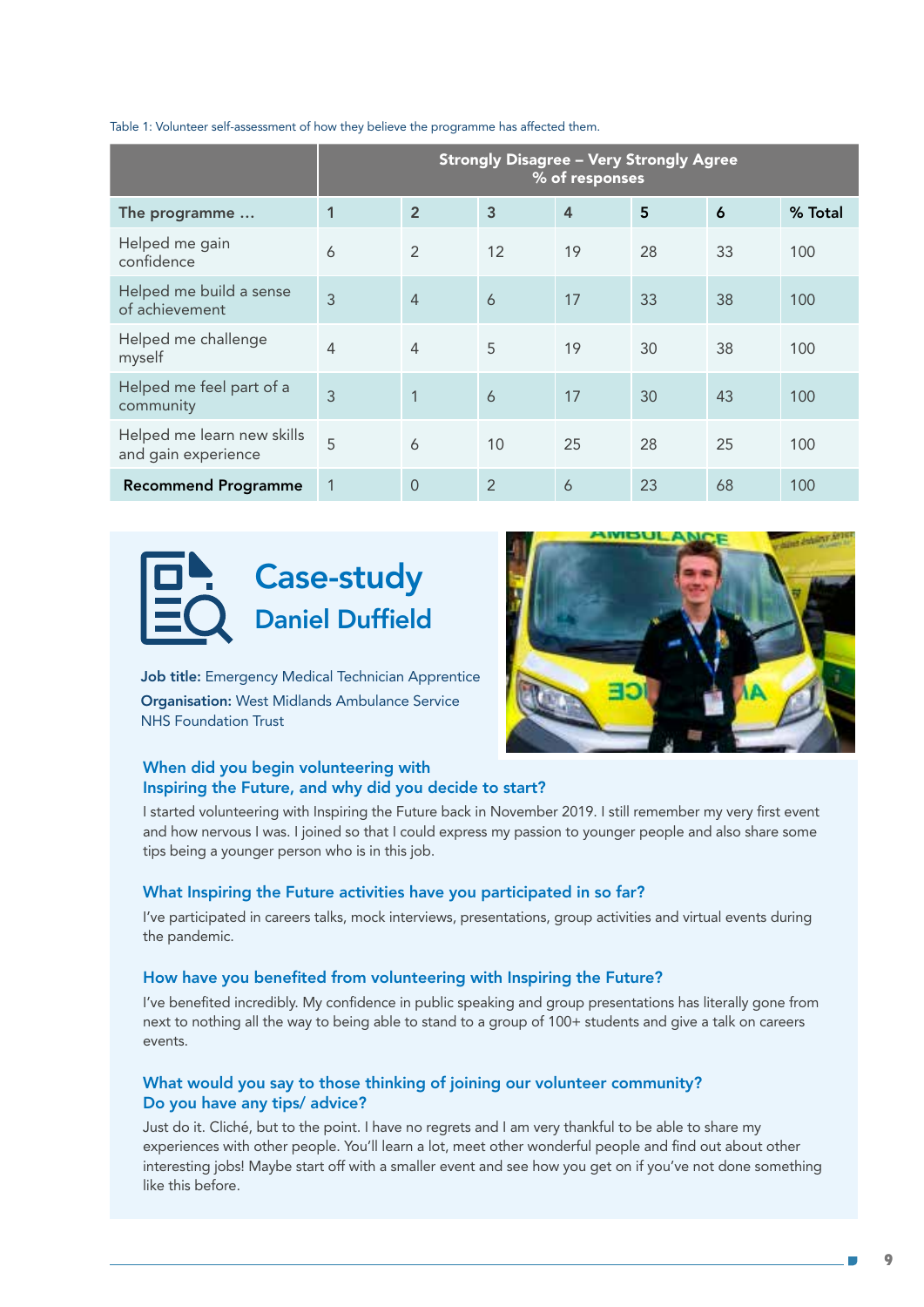#### Trainee Clinical Scientist

I was nervous about speaking to the whole school, but the kids were so welcoming, well-behaved and full of brilliant questions about my job. It was short, so I had plenty to say, and the experience really built my confidence. It was much less daunting as there were a few of us visiting together, representing different jobs. A bonus highlight was a personal 'thank you for sharing' from a child as I was leaving!

#### Staff Nurse

Thoroughly enjoyable activities, both the 'What's my line?' event and the speed dating career session. Found it beneficial personally with confidence and being able to talk about my role, as well as for the pupils who were able to ask lots of questions.

Ninety percent agreed that their involvement had made them feel part of a community, with 73% strongly or very strongly agreeing that their involvement had made them feel part of a community.

#### Director of Workforce Development

I wanted to do this networking event because I want to give something back to my local community and use the opportunity to tell the students about the wonderful job opportunities in the NHS.

It is worth noting that research shows volunteering has benefits for wellbeing more generally. One study used the large-scale British Household Panel Survey of private households, relating mental health (measured by the General Health Questionnaire) positively to volunteering (Tabassum, Mohan, & Smith, 2016). The mean health score was best among those who were involved in frequent volunteering and worst among those who never volunteered.

In the context of the potentially positive contributions to mental health, overall skills development and community engagement reported here it is perhaps unsurprising that over 90% of NHS Ambassadors said they would recommend the programme to others.

#### Team Manager (Clinical Nurse)

This gave me the opportunity to share my passion and experience with other students. Whilst really nervous I enjoyed engaging with the students and would love to participate in something similar again.

Global research indicates that this positive response is likely to translate into workplace benefits for employers and patients. The 'Benefits of Employee Volunteer Programs' report shows that employers benefit from volunteering as a result of employees who are more

productive and satisfied. Cited evidence includes more positive attitudes from their staff who volunteer, higher job satisfaction, and higher retention rates. Employers whose employees volunteer gain a more highly skilled workforce (Junior Achievement, 2009).

Although not designed to specifically explore the impact of NHS Ambassador engagement on career progress there are several indications that employee involvement leads to positive work outcomes. Overall, the evidence indicates that engagement as an NHS Ambassador is likely to contribute to the levels of employee challenge, engagement, retention and affinity that the wider global research indicates is likely from employee volunteering.

#### On Students

The NHS Ambassadors programme works with both primary and secondary schools. The Department for Education 2017 Careers Strategy extended this policy focus beyond secondary and into primary education. The Ambassadors' work is about broadening students' horizons and raising aspirations, it is about showing them the range of possibilities available to them and helping to develop options. There is a range of attributes, skills, and behaviours that can be encouraged in this early stage of a child's life.

Primary Futures links into the national Careers Strategy and to date has engaged mainly with Key Stage 2 primary children aged 9-11 years. It is clear the programme is having positive effect on careers related learning and attitudes. The goal of introducing students to new jobs has been achieved with 75% reporting that they found about a new job in the session they attended.

#### 11-Year-Old Girl

I learnt about different jobs and I also found out that not all of the people that work in hospitals are doctors or nurses.

Furthermore 80% reported feeling they can become what they want when they grow up and 69% were more confident in what they can do following the activity in which they participated. The activities appear to be successfully challenging gender stereotypes with 88% agreeing that 'After today I know girls and boys can do the same job'.

#### 11-Year-Old Boy

(I enjoyed) When we learned about Doctor XXX and how she got her job. Also that you don't have to be afraid, you can be whatever you want to be!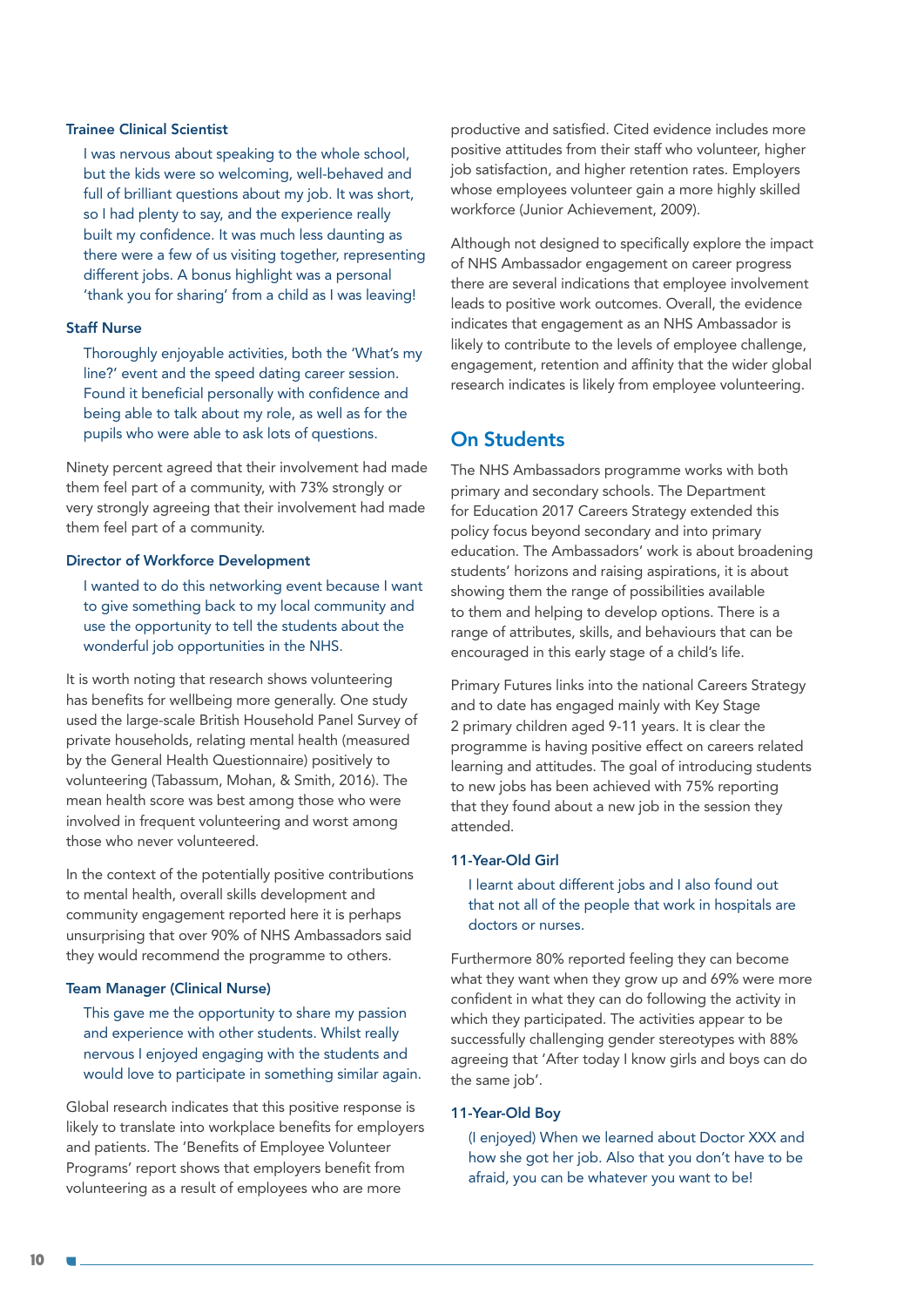The programme has helped students understand the relevance of maths and science in job roles with 86% reporting that they saw how they were useful subjects. Overall findings that involved 263 respondents are summarised in the following table.

When asked in an online survey 'Did the activity today change your mind about who you want to become when you grow up?' of 263 respondents 26% said Yes and 24% were Not Sure. The remaining 51% said No. The relatively high percentage of those individuals whose opinion was unchanged should be seen in the context of understanding that by the time they start primary school children are already starting to form taxonomies of adult roles, maps for navigating the adult world that exerts such control over their own, on top of which they construct their own stereotypes and personal preference (Gottfredson, 1981) (Buzzanell, Berkelaar, & Kisselburgh, 2011). This means that Inspiring the Future may have helped students confirm their pre-existing choices or not exposed them to opportunities that were sufficiently attractive. If the latter were proved to be the case this would support the case for greater and more varied links between schools and employers. Regular, varied interventions would likely be of help to the 24% who recorded not being sure about the impact of the event. A significant number, over a quarter, reported changing their thinking about future jobs as a result of the programme.

#### Girl, Year 10

I learnt about some jobs that I didn't realise you could do and it made me realise that there are lots of jobs that interest me.

At Secondary and College level just over 445 students answered questions anonymously online about their experience with Inspiring the Future. Eighty six percent of participants said that they had learned about a new job as a result of the experience they had. This learning included better understanding of different pathways into jobs, including NHS opportunities.

#### Boy, Year 10

I learnt about the different ways you can get into the different fields of work such as engineering and healthcare. I also learnt about the different skills that employers look for.

The scale and nature of opportunities in the NHS was something participants did not know about prior to the events.

#### Girl, Year 11

I learnt a lot about the opportunities within the NHS, it was surprising to find out that there are more than 350 job roles, and whilst I am not specifically looking to join the NHS it could still be an option in the future.

#### Girl, Year 10

I learnt that in healthcare there can be non-clinical jobs as well as clinical jobs.

Research evidence indicates that employer related events can help student motivation seems to be borne out by the over 50% of post-primary students who said the event had made them want to study harder. The events have also helped students better see their schoolwork in the context of future careers with just

Table 2: Primary student responses on the impact on them of a Primary Futures Event

| <b>Statement</b>                                                                  | Disagree % | Not Sure % | Agree % |
|-----------------------------------------------------------------------------------|------------|------------|---------|
| I found out about a new job today                                                 | 16         | 7          | 75      |
| After today I know girls and boys can do the same job                             | 7          | 5          | 88      |
| I now understand how learning Maths/English/Science can<br>be useful in many jobs | 6          | 8          | 86      |
| I felt the volunteers today were similar to me and I could<br>relate to them      | 28         | 42         | 29      |
| Today made me feel that I can become anyone I want when<br>I grow up              | 8          | 12         | 80      |
| I feel more confident in what I can do after today's activity                     | 14         | 18         | 69      |

\*some percentages are less than 100% due to rounding calculations

11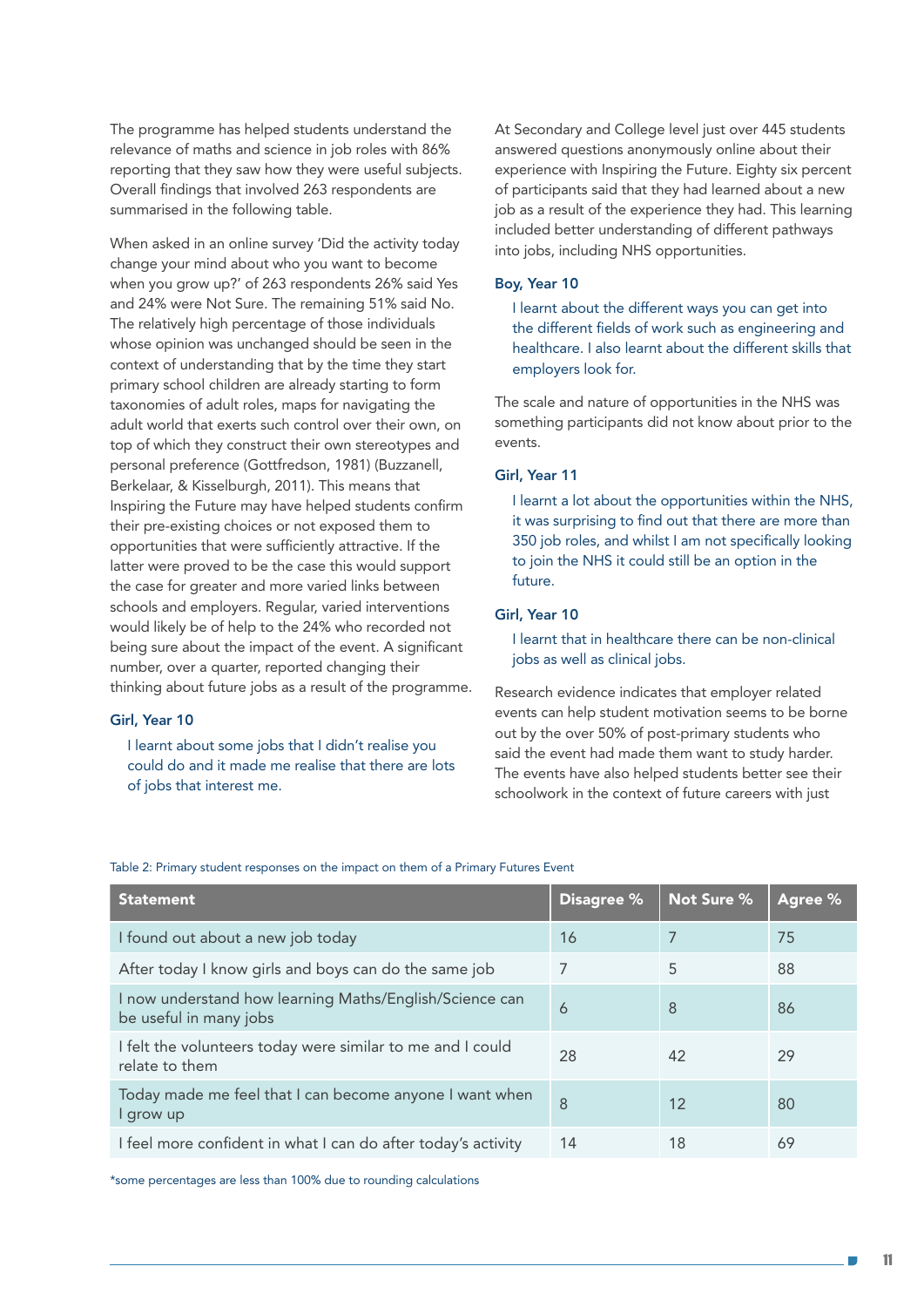#### Table 3: Secondary student responses on the impact on them of an Inspiring the Future event

| <b>Statement</b>                                                                                                               | <b>Disagree %</b> | Not Sure % | Agree % |
|--------------------------------------------------------------------------------------------------------------------------------|-------------------|------------|---------|
| Today I learnt about a new job                                                                                                 | $\overline{4}$    | 9          | 86      |
| After hearing from volunteers, I understand more about how<br>the subjects I am studying in school can be useful later in life | 13                | 26         | 61      |
| Today's event has made me want to study harder                                                                                 | 13                | 35         | 52      |
| Today helped me learn more about the different pathways<br>into jobs                                                           | 5                 | 12         | 82      |
| After hearing from volunteers, I can make more confident<br>decisions about my future                                          | 13                | 39         | 47      |
| After hearing from volunteers, I changed my mind about<br>what I want to do in the future                                      | 58                | 25         | 16      |

\*some percentages are less than 100% due to rounding calculations

over 60% agreeing that 'After hearing from volunteers, I understand more about how the subjects I am studying in school can be useful later in life.' No surprise then that just under 50% now felt they had been helped to make more confident decisions about their futures.

#### Girl, Year 10

#### I particularly enjoyed listening to the NHS Doctor and I found it interesting learning about her job role.

It can be inferred that schools are realising that the NHS Ambassadors input will help with issues of motivation and curriculum relevance. This is seen by the fact that the largest take up of Inspiring the Future is for years seven, 10 and 12. These coincide with, respectively, entry into secondary school, the usual start of GCSE programmes and the usual start of A level programmes, these key transition stages benefiting from efforts to improve motivation.

The Ambassadors' support overall is clearly helping motivate students by showing potential opportunities and assisting motivation by highlighting curriculum relevance. There is an interest in NHS roles as evidenced, not just by positive student feedback but by the secondary student who commented at the end of one of the virtual activities, that we describe later, 'I think the next virtual activities should be slightly more specific to people's interests. For example, a whole webinar on the NHS and different areas in it.'

#### Girl, Year 11

Listening to Georgia- the NHS doctor because it made me feel more confident that I want to do medicine.

#### On Schools and Colleges

Online questionnaires were completed by 138 teachers asking about the impact of Inspiring the Future and Primary Futures on key aspects of their school priorities. Teacher satisfaction that Inspiring the Future / Primary Futures programmes are having a positive impact on students is reflected in a 90% rating from those responding indicating that they would recommend the programme they were involved in.

The major impacts were reported in improvements to students' aspiration and understanding of a range of jobs.

#### Primary School Teacher – Commenting on a What's My Line Event

The volunteers were all excellent and answered the children's questions brilliantly. They were all engaging and the children were very interested in learning more about their roles, what skills they needed to conduct their roles and how they got into the roles. The children found it inspiring to have an ex-pupil as a guest and we would be keen to keep in contact with XXX, YYY and ZZZ. Please thank them for their time.

Teachers appreciated the realism events brought to students who were able to gain insight into the practicalities of professions. It is likely that these sorts of insights led to teachers reporting a score of 75% that they saw gains in students' confidence and motivation. The time between events and student assessments, and the impact of variable other factors, led to impact of attainment being rated lowest although this still rated at 66% for helping improvement.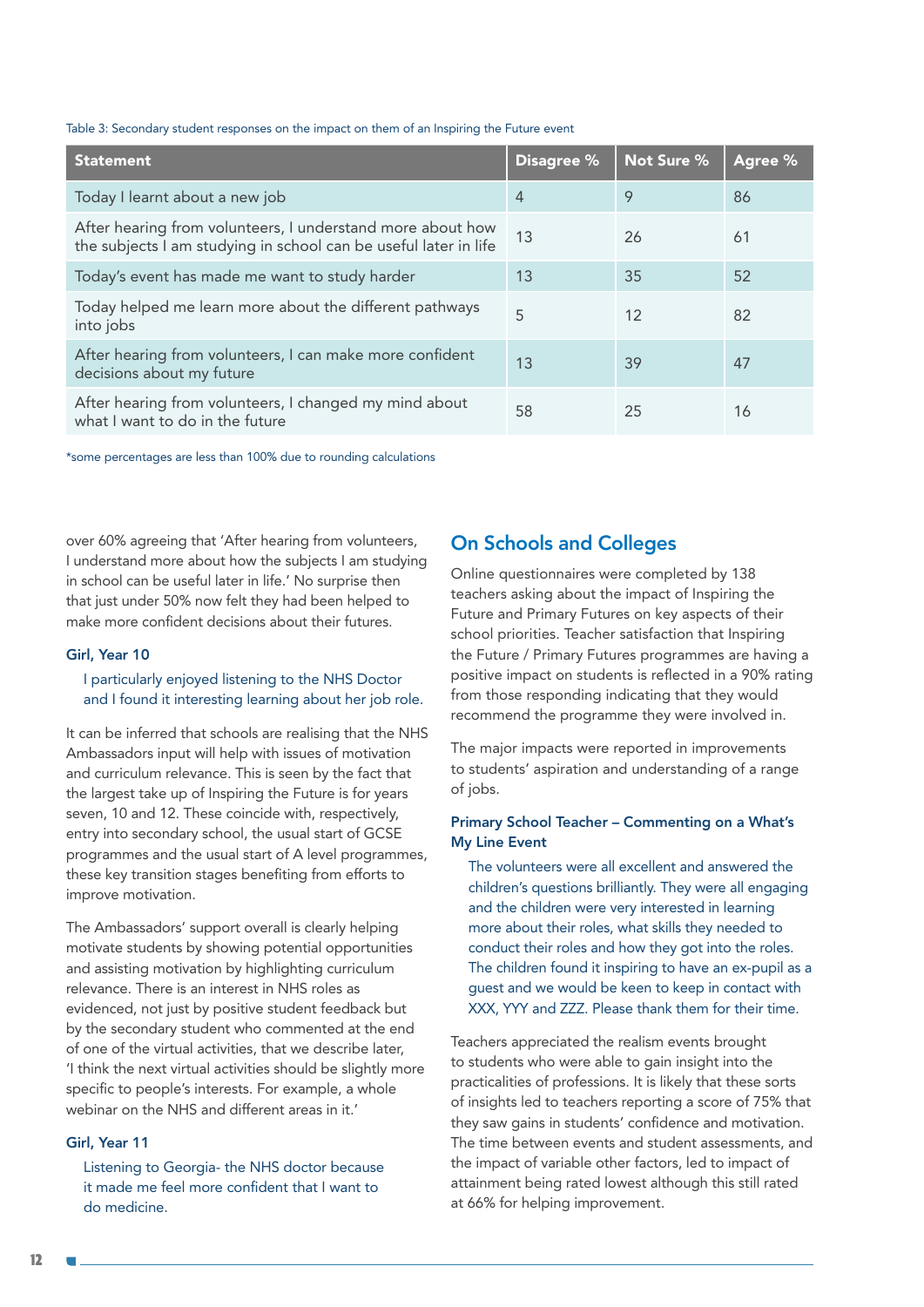#### Primary School Teacher – Commenting on a What's My Line Event

XXX from NHS (radiographer) was the best as she brought items from her workplace and was able to relate to the children.

#### Secondary School Teacher – Describing Step Into The NHS Event

All the volunteers were amazing, very confident and conversed easily with the students.

#### Primary School Teacher – Commenting on a Super Heros Event

XXX attended and was great with the children. She stayed longer than we had asked which meant the children all got to ask questions and to play with the resources she supplied. She has also agreed to come back for our speed networking event, with a colleague who is a male nurse. She brought lots of props and made the learning experience lots of fun.

#### Secondary Teacher – Commenting on Raising Aspirations for BAME Girls event

Volunteers were amazing. They all came with such great positive attitudes and were brilliant with the girls. 2 out of 9 cancelled but we worked around that. One volunteer brought in props and did role play, they absolutely LOVED that! l have wanted to try and get hold of role models, working women from different backgrounds for a long time, it's really hard to do. This platform has made it all possible! We brought girls from 2 schools together – in hindsight we'd do an afternoon of getting to know each other before putting them together for this Raising Aspiration activity.

#### Secondary School Teacher – Commenting on 6th Form Mock Interview Day

… I just wanted to drop you a line to share our sincere thanks for attending our year 12 mock interview event on the 1st May. I hope you found value preparing our year 12s for their future interviews. Having ran events like these in my past schools employer involvement in these activities can help to enhance the students, the school and even the volunteers. Our young people need access to quality experiences like the one you attended on Wednesday in order to prepare them for the opportunities, experiences and challenges that the future world of work has to offer. You could have been the key to unlocking the potential that is present in every young person currently making their way through year 12 so I can't pass on enough thanks for your support. Some volunteers expressed they feel that they personally made a worthwhile contribution and felt you had increased knowledge and understanding about interview processes. From a school's point of view these career events can improve students' level of achievement and helps to enrich learning experiences and opportunities for our students. From a student's point of view, we hope these events help our students to get a real sense of why learning is important, better results and outcomes and generates a thirst for knowledge going forward.

The programme helps students improve  $\dots$   $\blacksquare$  Average score on a six point scale Confidence 4.57 Motivation 4.88 Aspiration 5.11 Attainment 3.97 Understanding of a range of jobs 5.11 Understanding of career pathways 4.42 Understanding of recruitment processes 3.92 Employability skills 4.32

Table 4: Teacher evaluation of the impact of Inspiring the Future / Primary Futures on students

Using the six point scale to determine if teachers would recommend the programme they had been involved in the average score was 5.42.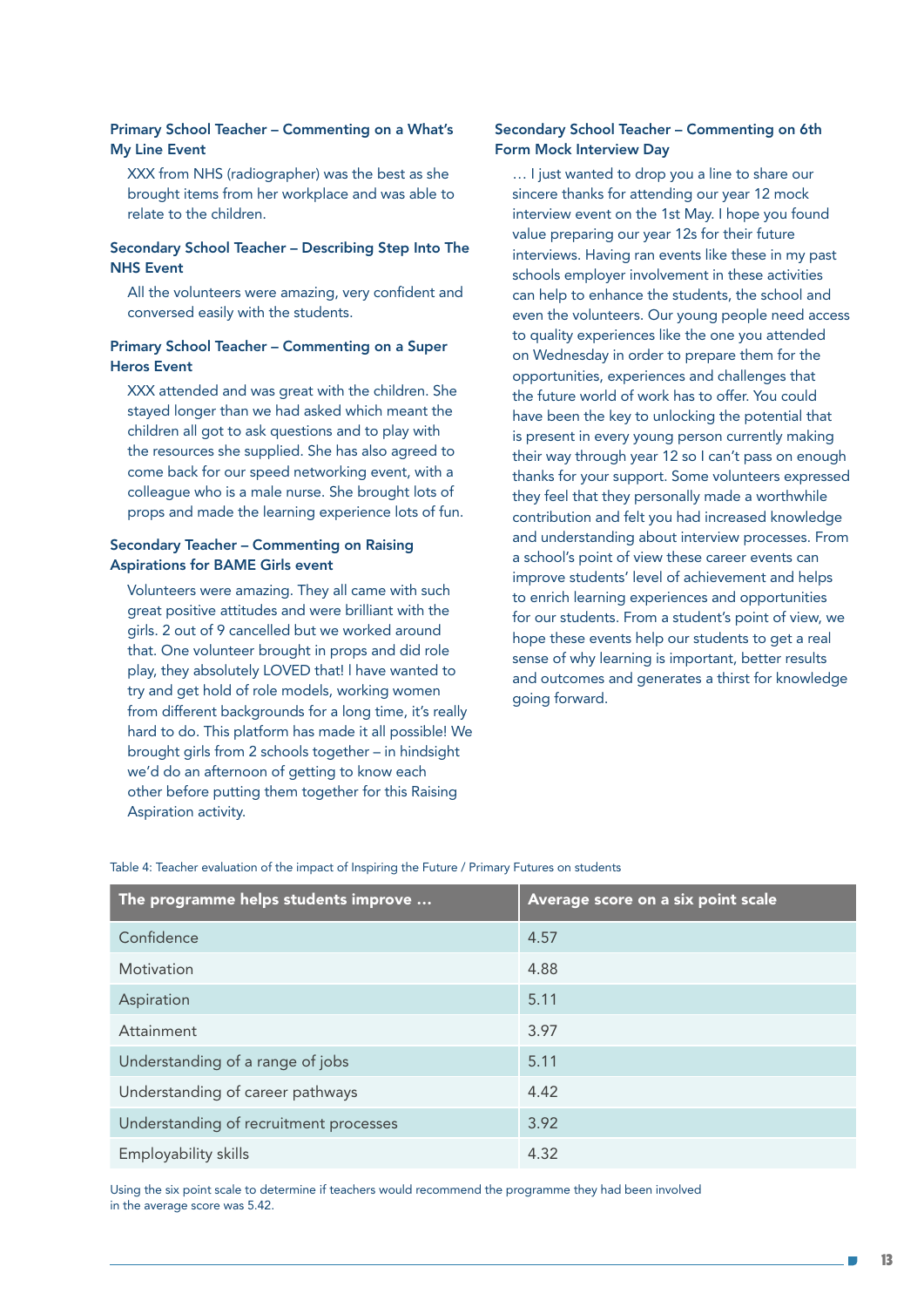#### Impact Since Covid

This past year has been one of the most challenging periods for the entire NHS workforce, with Covid19 placing NHS staff under considerable strain, yet we continue to see passion and enthusiasm from our NHS Ambassadors who remain committed to sharing their time and skills with young people across the UK.

In Spring and Summer 2020 Ambassador events gradually moved online. Clearly, operational requirements in the workplace and Covid restrictions in schools and colleges have impacted on the programme. To mitigate the effects of Covid on the benefits from the Ambassador programme during the summer a more NHS focussed offer was developed, with Education and Employers. This allowed the efforts of a reduced number of available personnel to be focussed in areas that might provide tangible outcomes for the NHS and maintain or increase the reach of the interventions. Several virtual events have been developed.

In June 2020 two films about NHS careers were launched with Ambassadors having leading roles. One is aimed at Primary schools, the other at Secondary schools. Both have supporting resources. The Secondary material had been viewed just under 1000 times and the Primary age material just under 800 times between launch and mid-January 2021. So far over 400 schools have requested the resources, including 10 Special schools. The greatest take up has been with secondary level material where 195 secondary schools, 26 FE colleges and 11 Middle schools now have the supporting teaching resources.

In December, a half day virtual work experience programme was delivered for 600 Health and Social care college students from eight colleges across South Yorkshire. Polling was incorporated into each session, with some questions at the start being repeated at the end.

- 94% of respondents thought being an Allied Health Professional is a 'very rewarding' career; a 27% increase as a result of the session
- By the end of the session 65% of participants were confident about a career choice in Health and Social Care; an uplift of 14% from the start of the session

#### College lecturer – commenting on Virtual Work Experience

Thank you, the students enjoyed the work experience, this would be fantastic if it could be repeated in September. It would help with the exam unit and support decisions in regard to university opportunities.

Over 400 students, across five events, from four schools in Bodmin, Slough, Somerset and Suffolk took part in our charity-facilitated, live virtual interactive events showcasing a range of roles within the NHS, that were well received.

#### Secondary School Teacher – Commenting on Virtual Work Showcase Event

I just wanted to say thanks so much for organising and delivering a fantastic session to our students. The presentations were pitched at the right level for our learners and the students really engaged with the session. Please could you pass on our thanks to the volunteers who gave up their valuable time to speak to our students and inspire them to think about their own futures?

Analysis of overall student comments from the fiver virtual showcase events held during autumn term 2020, suggests that many of the benefits and impact of the face-to-face work has been retained, and with a specific NHS focus being reinforced. The number of students involved was too low for a meaningful statistical interpretation of their responses but the following comments indicate the sort of earning that is taking place is similar to that from the face-to-face activities.

Inspiring the Future and Primary Futures have also continued their more general online events with NHS support and the transition to online working generally seems to have helped to provide benefits to the Ambassadors, students and schools.

#### Secondary School Teacher – Commenting on A Live **Webinar**

All the volunteers were fantastic! Really easy to communicate with and their engagement with students was really practical and insightful – feedback from students was so positive and personally I feel that I learnt a lot from the sessions – which has benefited my professional knowledge base.

12 of the planned 20 films to be hosted on the icould website have already been completed. The icould website has over a million visits per year. The 20 films cover a range NHS roles and opportunities with supporting data on salaries and career progression.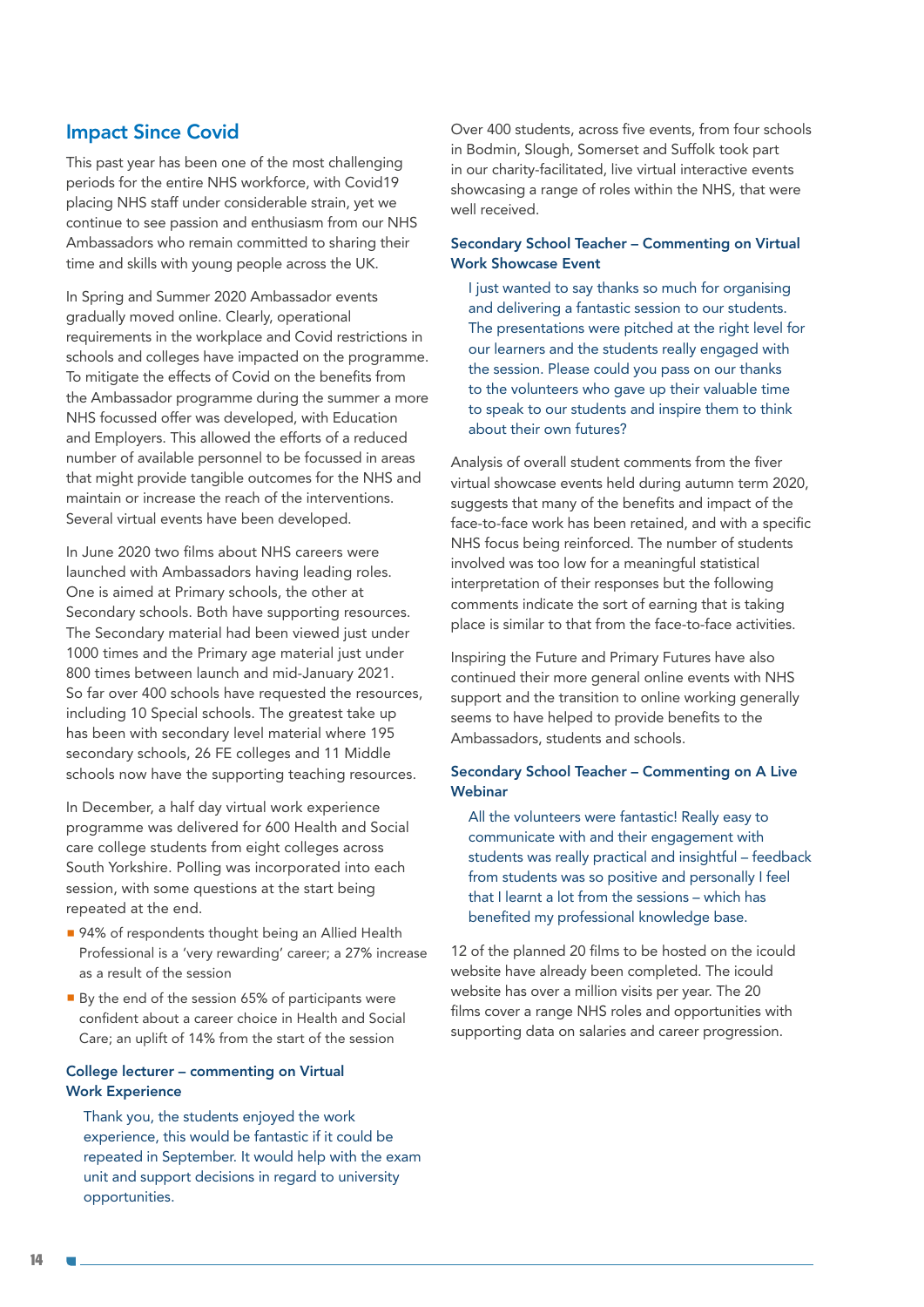NHS Ambassadors (and all Inspiring the Future volunteers) have been provided with the option to deepen their volunteering commitment by registering with Inspiring Governance through the portal since the charity commenced this programme in 2016 with several ambassadors having registered their interest.

To further promote this opportunity to staff, Let's Get NHS Ambassadors on Board launched in August 2020 with an aim to recruit NHS Ambassadors as school and college governors using the Education and Employers Inspiring Governance portal and support structures. Around 900 NHS Ambassadors have now registered their interest in Inspiring Governance and between January 2017 and mid-January 2021 80 Ambassadors have gone on to express interest in specific governor opportunities, with 67 of those Ambassadors since being matched as a school governor with one of their local schools.

The NHS's Long-Term Plan, including the 2020 People Plan, highlights the importance of increasing the number of people with clinical backgrounds and from diverse backgrounds involved in strategic leadership. Traditionally, doctors and nurses get engaged, however, other roles – allied health professionals (AHPs), pharmacists, healthcare scientists, midwives,

psychologists may be less able to find their way to strategic roles that maximise their contribution. Research indicates that school governor roles can provide opportunities to develop strategic governance skills. OFSTED research indicates widespread vacancies on school governing bodies with over 70% of respondents indicating vacancies in their school, regardless of phase of education (OFSTED 2020).

This review suggests that there are positive impacts for NHS workforce development through engagement in the NHS Ambassadors programme both for current staff and potential recruits. These benefits are combined with enhanced community insight and understanding and a reputational boost resulting from engagement with schools. The commitment of NHS and Education and Employers staff to facilitate engagement is appreciated by those benefiting from the service and this engagement is effectively facilitated via the online matching service provided by the charity used to link interested parties. The films being used are the basis for a sustainable, efficient legacy.

The next chapter considers in more detail the various forms of the engagement undertaken by NHS Ambassadors before and during the Covid pandemic.

### Case-study Amita Aggarwal

Job title: Chief Pharmaceutical Officer's Clinical Fellow Organisation: Health Education England

#### What activity did you participate in?

Earlier this year, I participated in a virtual NHS Careers Chat with year 12/13 students from Haggerston School in Hackney. As the focus was on healthcare careers, I was joined by a dietician and felt the combination of pharmacy and dietetics was great.

#### Why did you decide to take part in the activity?

I am passionate about my profession and am proud to be a pharmacist. There can be misconceptions about our role and lack of awareness around it. Pharmacist's roles are changing and becoming more patient focusing and it is important for students to hear about the impact we have on patients and the exciting opportunities there are for pharmacists.

#### How did you prepare?

I prepared firstly by reflecting on my career to date and the journey I have taken to becoming a pharmacist. I put myself back into the shoes of when I was deciding about career choices to understand what information would have been useful for me. I decided to make a fun PowerPoint that would be engaging for the students.

#### What was the best part about the activity for you?

The best part about the activity was seeing the students engage and be interactive. The questions they asked showed that they had been listening and it was wonderful that they were interested in pharmacy.

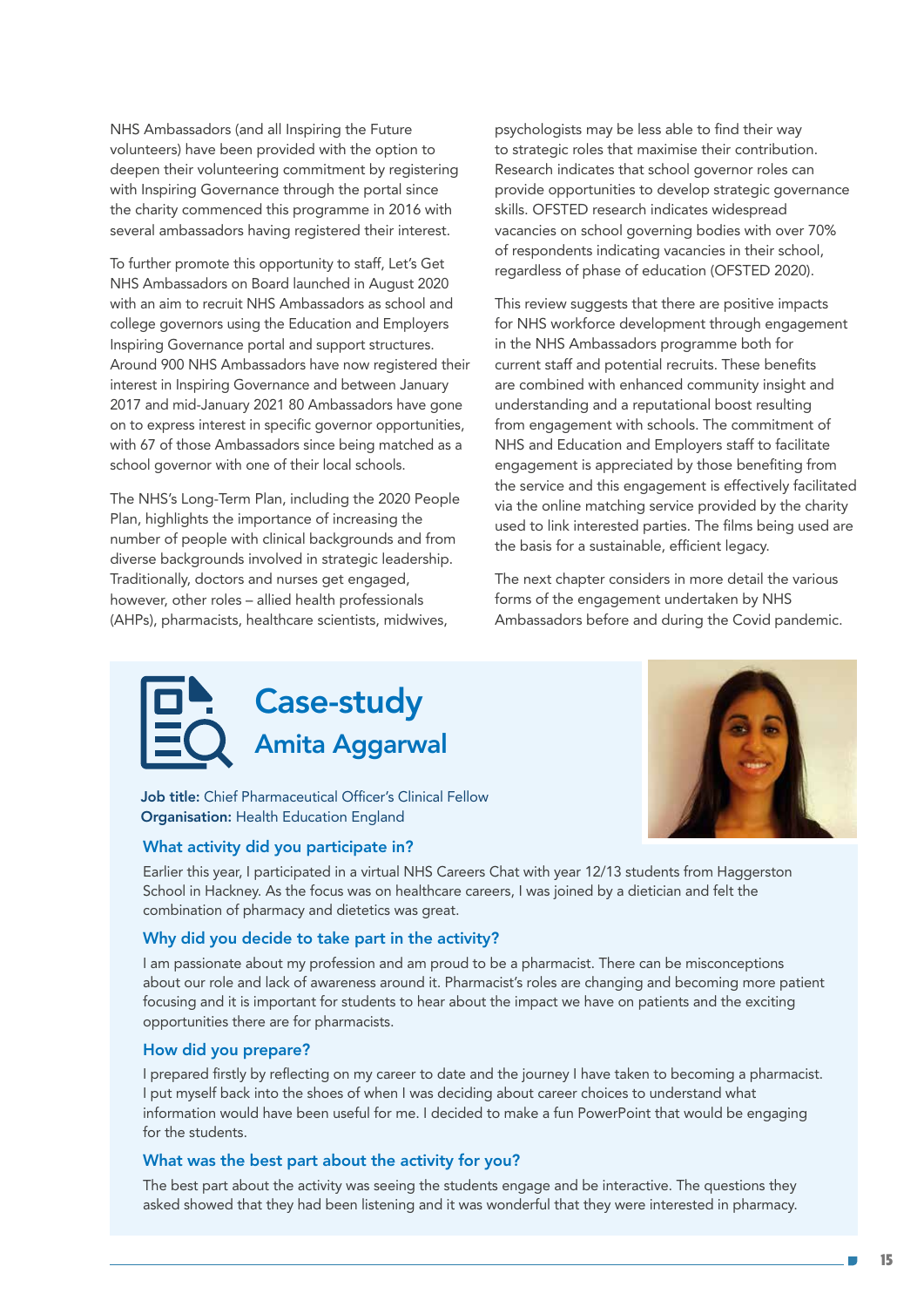### What has been done?

#### **Overview**

The bulk of NHS Ambassador support nationally has been focused on Inspiring the Future and Primary Futures with some engagement in Inspiring Governance.

- **Inspiring the Future provides first-hand career insights to motivate young people to consider the widest range** of future working options by connecting secondary schools with volunteers.
- Primary Futures focuses on broadening the horizons of primary school children by helping them understand the link between learning and work.
- Inspiring Governance helps schools and colleges by connecting them with skilled volunteers interested in becoming governors to schools. A Let's Get NHS Ambassadors on Board initiative is being coordinated with Health Education England and Education Employers, with a view to recruiting NHS Ambassadors to the boards of schools and colleges using the Inspiring Governance tools and technology.

Around 1000 individuals engaged in other activities as part of the NHS Ambassadors programme eg mentoring, coaching, contribution to curriculum delivery etc. A number of these individuals were engaged in these additional activities as well as Inspiring Governance and/or Inspiring the Future/ Primary Futures, leading to a slight degree of double counting in total volunteer numbers, probably of

around 500 individuals. Enthusiastic support has been provided across all NHS regions and the devolved nations, summarized here.

#### Consultant Surgeon after a Career Speed Networking event

This is one of the most fun, eye opening and rewarding ways I've spent a morning for a long time.

| <b>Region / Nation</b>          | <b>Both</b> | <b>Inspiring Governance</b> | <b>Inspiring the Future</b> | <b>Grand Total</b> |
|---------------------------------|-------------|-----------------------------|-----------------------------|--------------------|
| <b>East Midlands</b>            | 39          | 3                           | 252                         | 294                |
| <b>East of England</b>          | 60          | 10                          | 270                         | 340                |
| London                          | 228         | 51                          | 641                         | 920                |
| <b>North East</b>               | 55          | 6                           | 229                         | 290                |
| <b>North West</b>               | 97          | 25                          | 457                         | 579                |
| Northern Ireland                | $\Omega$    | $\mathbf{1}$                | $\overline{2}$              | 3                  |
| <b>Scotland</b>                 | 5           | $\Omega$                    | 29                          | 34                 |
| South East                      | 105         | 21                          | 473                         | 599                |
| <b>South West</b>               | 41          | 13                          | 346                         | 400                |
| <b>Wales</b>                    | 1           | 1                           | 25                          | 27                 |
| <b>West Midlands</b>            | 64          | 11                          | 300                         | 375                |
| <b>Yorkshire and the Humber</b> | 86          | 17                          | 547                         | 650                |
|                                 |             |                             | <b>TOTAL</b>                | 4511               |

Table 5: Number of NHS Ambassadors by programme choice, still active on the online platform (note Primary Futures activities are included in Inspiring the Future)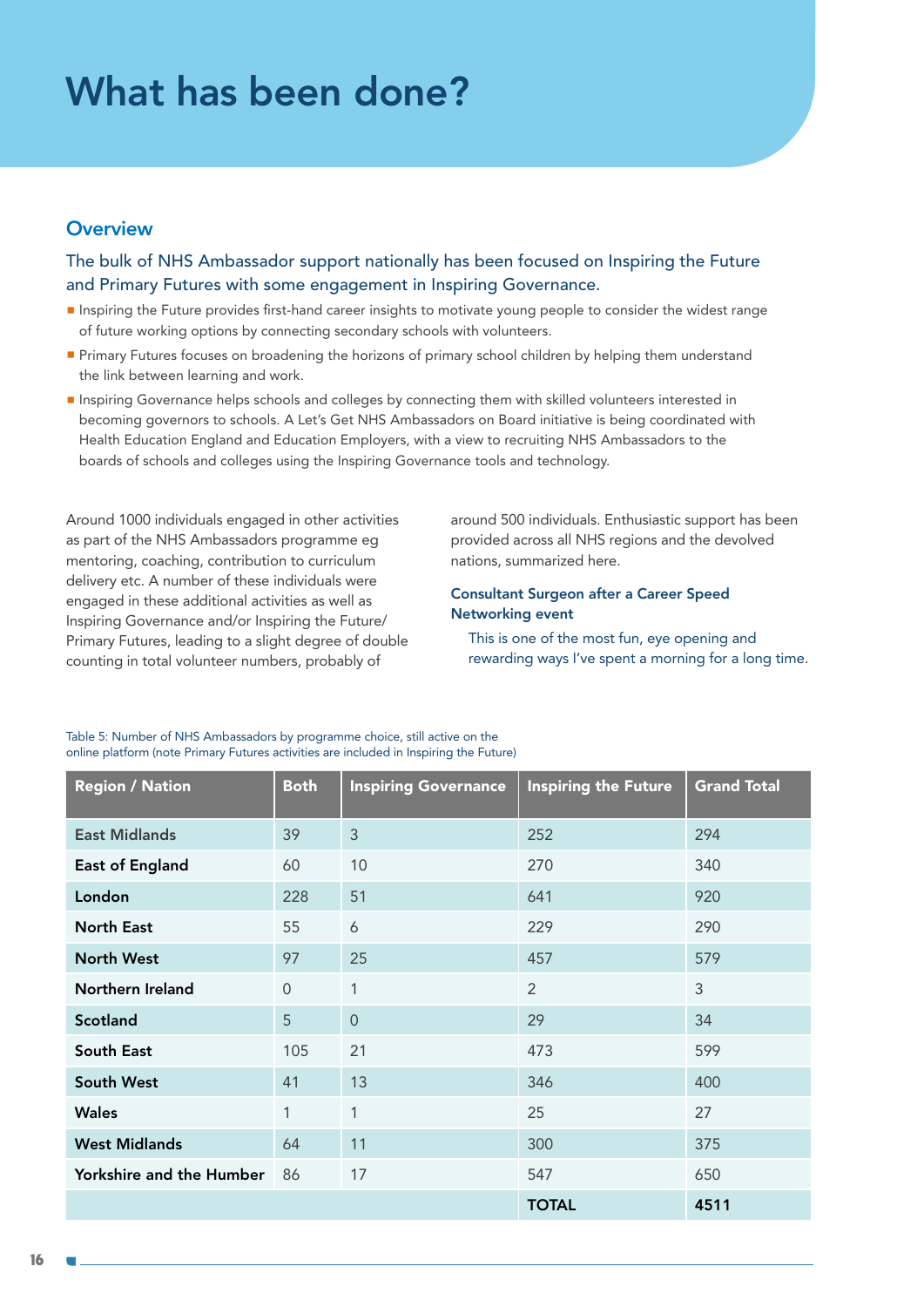From the earlier stages of the programme in 2017 a wide variety of activities have been supported by NHS staff as part of the NHS Ambassadors work. Health Education England and Education and Employers ran five showcase events, targeted geographically across the UK in Manchester, Birmingham, Newcastle, Sheffield and London. These events demonstrated to schools the easy match-making technology and how NHS Ambassadors can supplement good careers provision in both secondary and primary schools. They also broadened the reach of the NHS. Working with Trusts and NHS organisations operating across the UK, they highlighted the job opportunities for young people with one of the biggest employers in the UK, with a diverse range of job roles and a diverse workforce.

It is worth noting that schools and colleges look for support for a variety of students. Requests for help cover a range of abilities and circumstances from Oxbridge entrants to school students identified by their teachers at risk of unemployment or those with barriers such as disability, language or confidence. The programme also works with special schools. Several teachers and lecturers explicitly identified raising aspiration and providing local role models as part of their rationale for engaging with Ambassadors. Typical activities that Ambassadors provide are described here, along with some anonymized examples of requests. These indicate the diversity of need and the customised responses required, and provided, through HEE and Education and Employers collaboration:

#### Support Request (Anonymised)

On 7th and 8th November 2017, The XYZ School are holding a careers activity for Year 9 students – half of the total cohort will complete the activity on the 7th and the other half on the 8th. Students will complete 'Step into the NHS' careers activity where they need to choose one of the 350+ NHS careers to research, write a job description for the role, capturing the key responsibilities of the roles, qualifications and training routes and also an advertisement for the job in the form of a poster or leaflet. Following a presentation by myself to the whole cohort on the activity and preparing students with their resources/ sorting them into groups of 4 (within each tutor group) – students will then spend Periods 2 and 3 (9.30-10.30 and 10.50-11.50) working on the activity and presenting their research to their form/tutor/ volunteers who will agree the best 2 groups (from each form) to go through to the final in the main hall during period 4 (11.50-12.50) for final judging. At the final judging, 3 groups will be judged GOLD, SILVER AND BRONZE and these 3 will be sent off

to the NHS competition. We are looking for several volunteers for each of the 4 form groups (on both days) to support students with preparing their job description and poster/leaflet as we feel employer volunteers will really be able to support students with ideas, help with what employers look for in candidates (volunteers do not need to work for the NHS) and bring some realism to this task. Ideally, if you can help between 9.15-11.50 either or both days – this would be fantastic.

What's My Line - This is an interactive activity that involves children asking a panel of 4-6 volunteers a series of yes/no questions about their role, before trying to guess their job. Volunteers leave the room and return in work clothes or with an artefact from their job and reveal what role they actually perform. Depending on the request from the school this initial discussion takes place in a large group in an assembly hall or similar. Afterwards volunteers go into classrooms for breakout talks, to give children the opportunity to ask any questions they have about their jobs. Experience has shown this is a very effective activity in challenging gender stereotypes eg revealing female surgeons, male nurses.

Careers Fairs – These varied in format. Commonly held in a large hall where employers have booths/ displays employees, explaining roles, entry and application processes and anything else students might want to know about NHS careers. Sometimes these events included talks from NHS staff in addition to hosting a stall. Often the events were broad across a range of employers and roles but several were held that were STEM (Science Technology, Engineering and Mathematics) specific or with a focus on health and social care careers eg Step into the NHS. Thirteen such requests were identified on the data base, but given the general nature of many initial enquiries the number of these types of events supported is likely to be far greater.

#### Support Request (Anonymised)

We would like to invite volunteers to work with our most able Year 12 students to discuss their university choices, whilst working with volunteers from an Oxbridge / Russell Group background. The sessions will take place on Tuesday 4th December from 2-4pm and Tuesday 11th December from 2-4pm. The format would be a short coaching session where coaches would discuss students' current state of mind regarding university, encourage them to aim high, and offer them some advice and guidance about what steps they could take to develop further.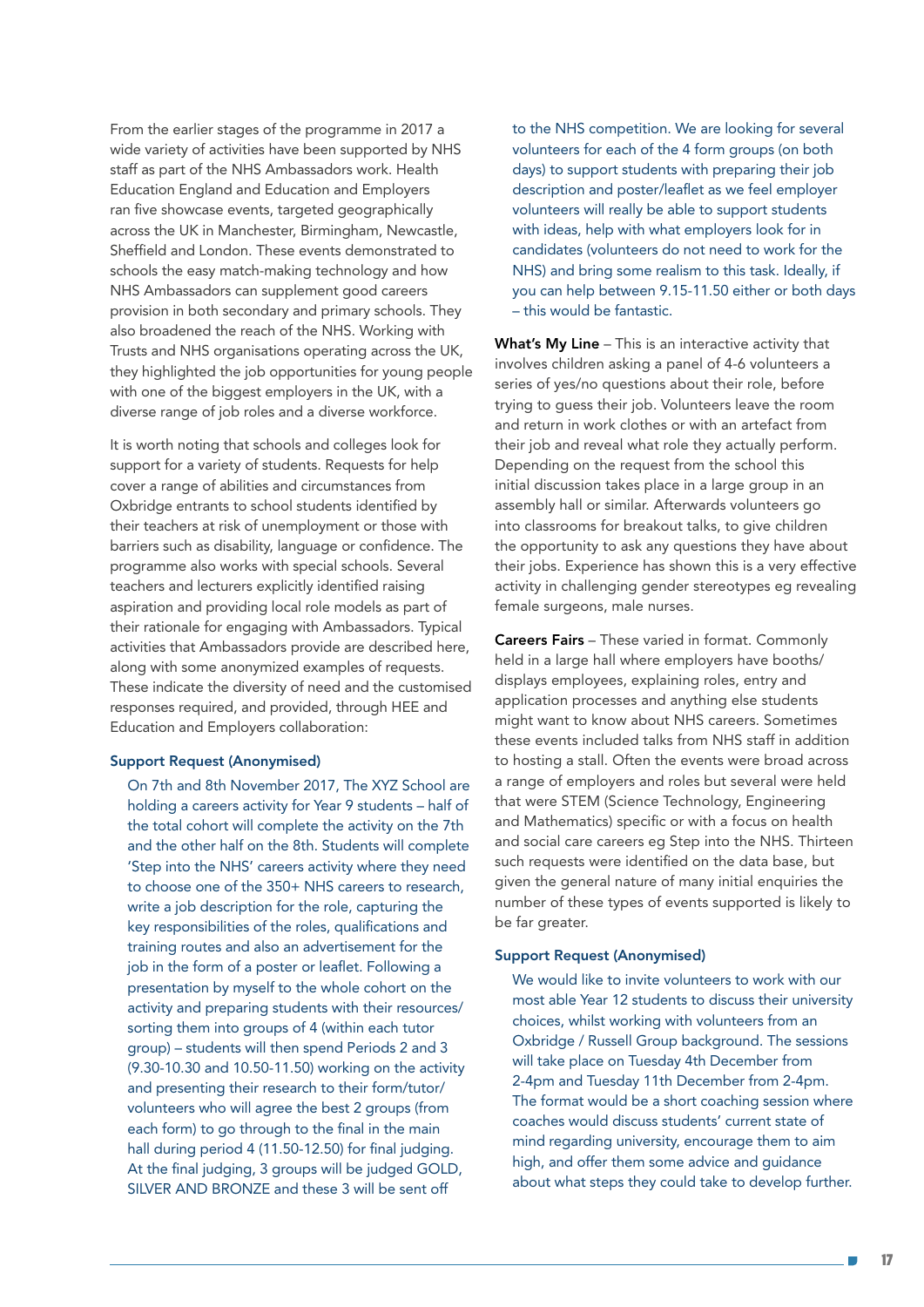Sessions like this also help develop students' confidence. We welcome all volunteers, but are particularly keen to work with volunteers who reflect the ethnic make up of our school. The largest ethnic groups in our school at Asian Bengali, African-Somali and Black British, but we also have students from almost every other ethnic background.

Subject specific talks – Multiple talks have been provided covering a variety of disciplines. Requests for help with talks on science, dentistry, medicine, psychology, neuroscience, nursing, professions allied to health, biology, mathematics, biology, business/ management and English were responded to by NHS staff.

### Case-study Bamidele Farinre

Job title: Senior Executive Officer (Healthcare Scientist) Organisation: Public Health England



#### Why did you decide to start volunteering with Inspiring the Future?

Volunteering with Inspiring the Future gives me the opportunity to be a part of something bigger than myself and use my civic responsibility to empower people especially the young minds across the globe. I wanted to give back to my community especially the underrepresented groups who would not have otherwise considered STEM subjects or careers. As a woman in STEM-related careers there are a lot of obstacles and having the advice of a woman who has already "been there, done that" can help them see that success is possible. Volunteering is another avenue for me to develop new skills and build on existing experiences and knowledge.

#### What has been the best part about volunteering?

The best part of volunteering is the complete satisfaction I get when I see the enthusiasm on the faces of the students who were otherwise not engaged at the beginning of the sessions. I relish the idea that I am influencing the minds of the younger generation at such a crucial time in their lives when their minds are being formed.

I believe I have been able to positively influence the mindset of some of the younger generation through my volunteering activities. There are still misconceptions about STEM careers and there's a myth about IT and Engineering being a male dominated field. A lot of students have come up to me after STEM sessions to tell me that they would love to be like me when they grow up. The sense of accomplishment that comes with this is second to none.

#### How have you benefited from volunteering with Inspiring the Future?

I have benefited immensely from volunteering with Inspiring the Future. I have been able to network strategically and work outside my boundaries. My communication and presentation skills have greatly improved because I have learnt to explain scientific technicalities to students in the simplest forms possible.

#### What would you say to those thinking of joining our volunteer community? Do you have any tips/ advice?

There's no better time than now to join the wagon of Change AGENTS out there, inspiring the future generation and showing them, they can do it just like you. Committing even as little as one hour a year can have a profound benefit on your own life.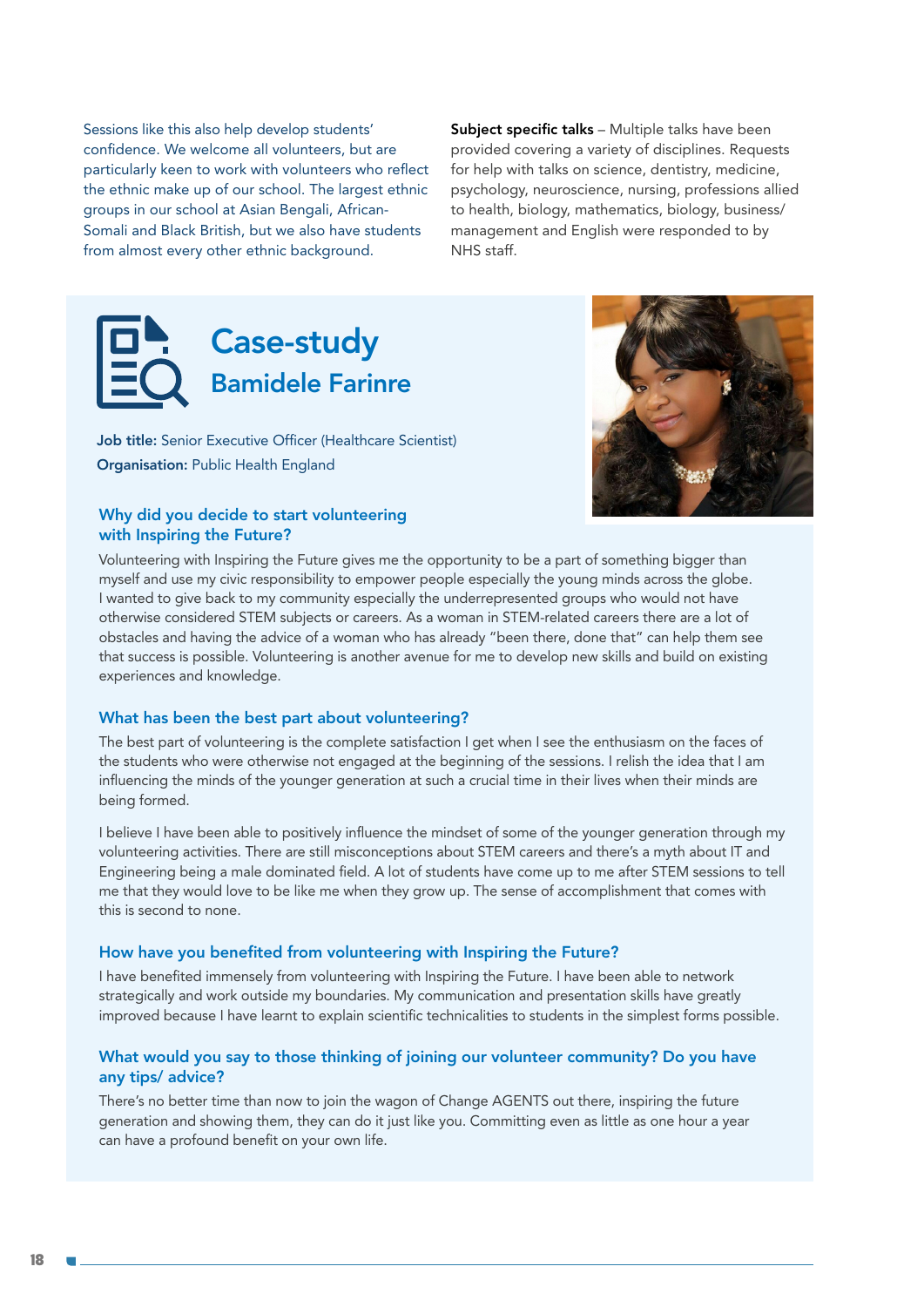National Initiatives – NHS staff supported several events in schools and colleges as part of national initiatives such as NHS 70th Birthday Celebrations, Apprenticeship Week, British Careers Week, International Women's Week, International Men's Day, British Science Week.

#### Support Request (Anonymised)

I am a Year 6 teacher from XYZ Primary School, Bradford. I am currently in the process of arranging a whole school event titled, 'Dream, Believe, Achieve,' that is due to take place on Monday the 26th of November. XYZ school is situated in ABC an inner-city, deprived area: 29% of children in the district currently live below the poverty line (Council Intelligence Bulletin) meaning that the children often lack enriching life experiences. This event is aimed at exposing the children to a number of exciting career paths to raise their aspirations and show them what they are capable of achieving when they believe in themselves. We are seeking to invite a number of professionals from a range of career paths to come and speak to the children and carry out short interactive activities based on what they do in the workplace. Whilst this would be voluntary, it would be invaluable to the children, undoubtedly good fun and you would have the chance to be in the local press. Please let me know if this is something you would be interested in.

Mentoring – Volunteers responded to 13 specific mentoring requests. These varied from one off sessions to multiple sessions with identified students. However, the general nature of many initial enquiries leads us to believe that more mentoring sessions than this have taken place.

#### Support Request (Anonymised)

We are looking for mentors in the legal and healthcare sectors. We have a number of students on our scholarship programme looking at careers in these areas. We ask mentors to attend at least one face to face meeting with their mentee (first meeting – 23rd November 2018). After this, mentors are then available over email/phone to offer guidance and give a helping hand to their mentee e.g. with university applications/work experience advice. It is a relatively flexible arrangement and we do our best to work around you and your schedule as we understand you are likely to be busy.

Career Speed Dating – Volunteers remain at a table and students, either individually or in small groups, come and ask about the volunteer's role for a short time eg 10 minutes. Students visit several tables so they have the opportunity to talk to as many professional people as possible. The aims are to ignite interest or address students' most pressing enquiries with, perhaps, follow up afterwards by some combination of students, school or volunteer.

Mock Interviews – There were 121 requests for mock interview support, often these involved several students over the course of a day. These sessions were about helping students develop interview skills or improving their CV generally and didn't specifically mention NHS careers, although it is likely that some participants may have had an interest. However, six requests identified assistance with medicine specific applications and five requests were for support in entering health and social care roles.

#### Support Request (Anonymised)

Presenting Yourself at St XYZ School (for boys) is an employability skills workshop where business professionals co-coach and guide groups of up to 10 pupils/ students through a series of activities that help them to develop confidence in marketing themselves effectively in their CVs, personal statements and performance in an interview. All the learning activities / resources are provided in the "Student Booklet". The workshop runs from 9am-12.40pm with the final 45-60 minutes devoted to mock interviews.

Volunteer feedback, which is recorded on the Education Employer system, is overwhelmingly positive about their experience of participating in face-to-face events. They talk positively of student and staff engagement and how well planned and prepared the events are. Volunteers talk positively of 'giving something back', sharing their passion for their roles and the challenge of communicating complex roles and ideas meaningfully to young people. The few negative comments recorded related to car park provision, refreshments and, occasionally, student behavior being disruptive or some schools not being fully prepared.

#### Activities Since Covid

The onset of Covid and associated restrictions has limited face to face interaction and, so, relegated some of these concerns to the past, at least temporarily. The form of support and the numbers of NHS volunteers has been, unsurprisingly, greatly impacted by the need to respond in a Covid safe way. In Spring and Summer terms 2020 Ambassadors continued to work with schools and colleges, albeit with a lower level of activity due to operational requirements in the workplace and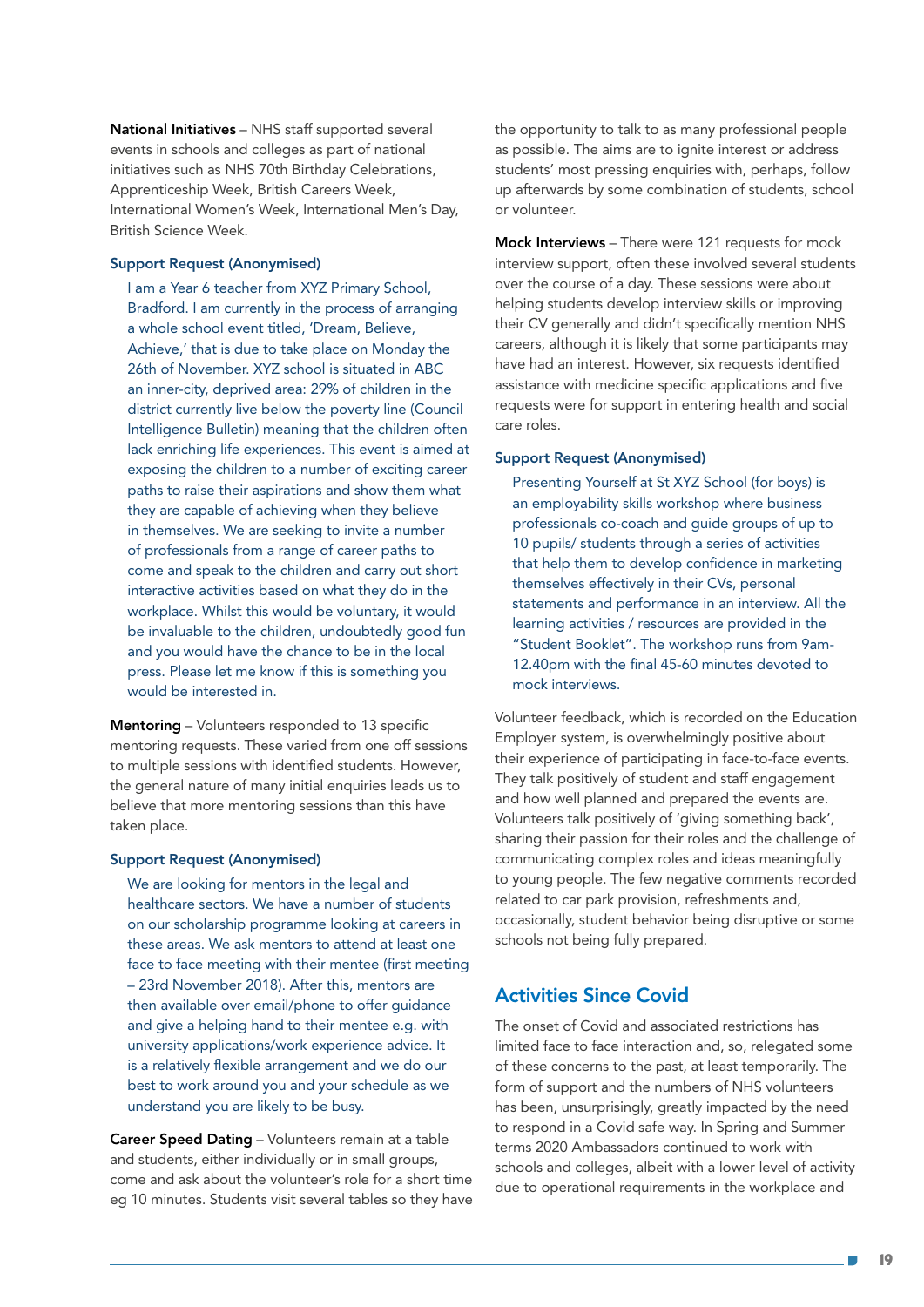Covid restrictions in schools and colleges. During this period activities increasingly migrated to online or digital support.

#### Support Request (Anonymized)

We would like volunteers to record or be available for a live call with students where they explain their career, the process to achieving that career, and what experience was needed. We may also want an opportunity for questions and answers. We are happy for these to be pre-recorded at any time and we will simply show them to students in the Easter term (2020). Due to Covid restrictions, a virtual event seems most sensible. If being available in the easter term is difficult, no live session will be required.

NHS frontline staff contributed to two short, prerecorded films produced by Education and Employers which launched in June 2020. One was aimed at Primary age students and the other at Secondary age students. Numbers viewing the videos continue to increase. The films focus on a number of different career paths available within the NHS, with volunteers explaining how they got to where they are today. The films and accompanying teacher resources can be used as with students as part of a lesson plan for careersfocussed learning. Since June, over 400 secondary schools, primary schools, FE colleges and Special Education schools have requested the pre-recorded teacher resource to accompany the film, which in turn has seen over 1,600 views.

In December a half day virtual work experience programme was delivered for Health and Social care college students for eight colleges across South Yorkshire covering Doncaster, Sheffield and Rotherham. Approximately 600 students took part in total. Ambassadors and Education and Employers ran three sessions:

- Nursing careers;
- **Allied Health Professionals (AHPs)**; and
- Pathways into Nursing.

Five virtual health and social care sector showcase events were held during the autumn term of 2020 to demonstrate a broad range of roles across the NHS and facilitated by Education and Employers staff. These took place with both primary and secondary schools in Bodmin, Slough, Somerset and Suffolk, involving 400+ students and were supported by 15 NHS Ambassadors.

As part of the partnership, we are building a suite of video case studies of diverse volunteers, creating a lasting resource of our NHS Ambassadors. Using the power of authentic personal stories these videos will



inspiring Education<br>Employers füture **Speaker 1 Sophie** Dietician, Yeovil District Hospital NHS Foundation Trust

inform and inspire young people's career choices and help draw links between school subjects and jobs. These videos, which are currently being self-filmed by participants due to the pandemic, will be hosted on the *icould* site which receives around 1 million visitors annually and features over 1000 videos of real people talking about their careers.

Education and Employers, supported by Health Education England, recruited 12 NHS Ambassadors from diverse roles and backgrounds to film themselves talking about what their job entails, the skills they use and their career journey. A further 8 are in process. Films so far include:

- Prosthetics
- Paramedic
- Consultant Child and Adolescent Psychiatrist
- Osteopath
- School nurse
- Occupational Therapist
- Optometrist x 2
- Nursing Associate
- § Midwife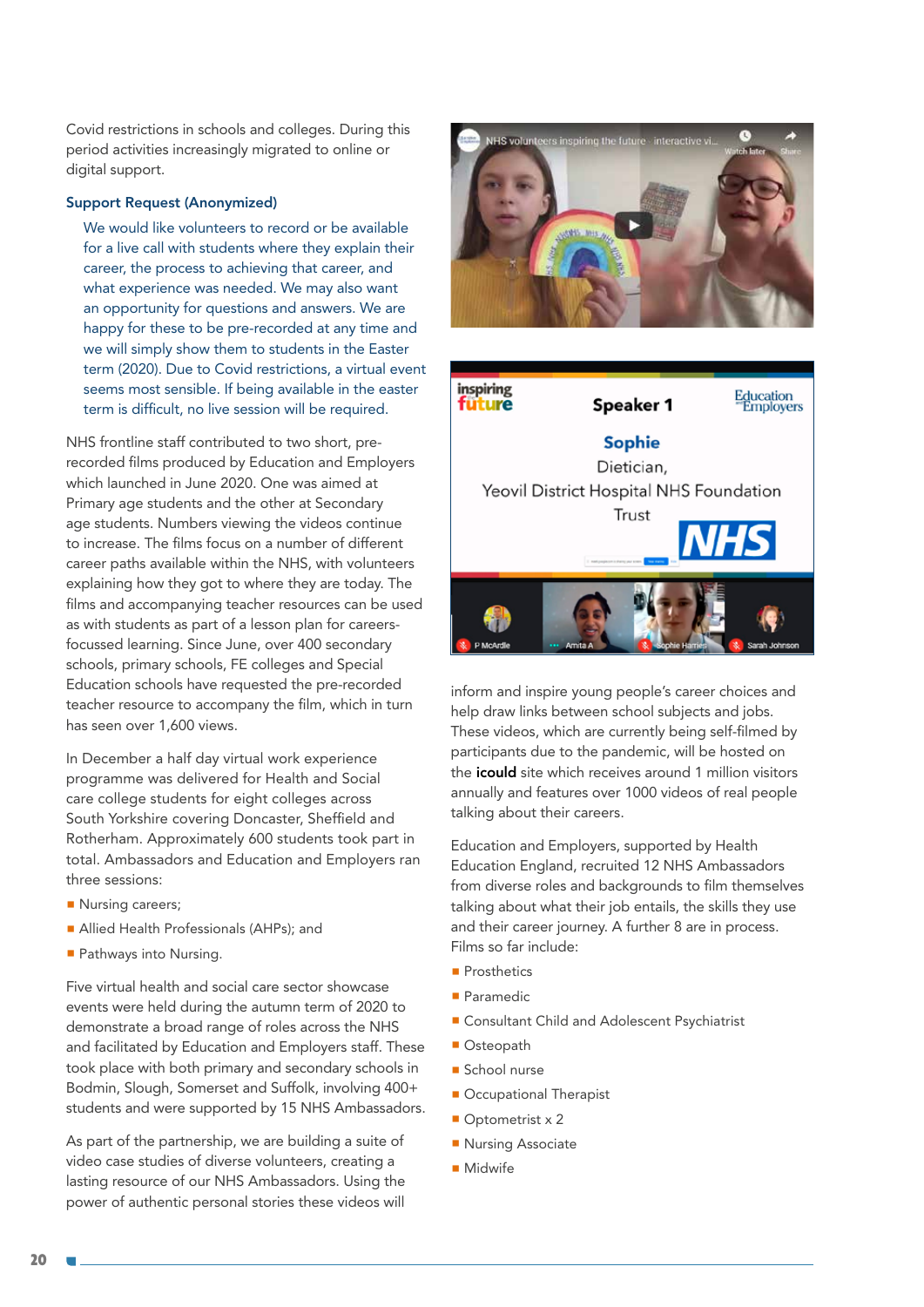

- General Practitioner
- Research Support Worker

The icould videos can be filtered by job type or subject and cover a range of sectors and levels, encouraging young people to discover opportunities they may not have known about before. Exploring these real-life stories also enables students to tap into perspectives outside their networks or take inspiration from situations that reflect their own experiences. Each video is matched with labour market information – such as salary, qualifications and future employment – bringing together first-hand insight with practical next steps.

A couple of examples can be seen in Monica, [Nursing](https://icould.com/stories/monica/)  [Associate from Nottingham University Hospitals](https://icould.com/stories/monica/), and Nicola, [Paramedic from South Central Ambulance](https://icould.com/stories/nicola-p/)  [Service.](https://icould.com/stories/nicola-p/)

#### Support Request (Anonymised)

Our Wonderful School Needs Some Of Your Precious Time Please. Our annual event has had to change and move online! Please help us run online Destinations Day for our pupils. The event will run from 8.30am until 3.00pm on Friday 26th February, 2021. The event will use School Cloud software, where you will log onto a link and meet small groups of around three pupils (who have chosen to speak to you) to chat about your career in 10 minute appointments. Please volunteer for as many slots as possible, but any of your time will be gratefully accepted. If you are able to send us an email address, we can send you a booking document for you to confirm availability. We will be dividing year groups up as below: Year 11X (half of Year 11) Period



1 8.35am-9.34am Year 8x (half of Year 8) Period 2 9.40am-10.41am Year 8y (half of Year 8) Period 3 11.00am-11.51am Year 11y (half of Year 11) Period 4 11.00am-11.53am Year 12 and 13 Period 5 1.55am-3.05am Thanks so much for your support; it means a lot to our school community. XYZ High School

One benefit of virtual activities has been to overcome the limitations of distance and travel time. However, as a national programme NHS Ambassadors from across the service have built up a range of personal connections in the localities they serve which, combined with the positive response of all concerned to face to face work, has made the migration to online support less difficult.

It is these local connections that make the Let's Get NHS Ambassadors on Board programme so promising in providing leadership development opportunities for NHS staff and supporting local schools. Health Education England and Education and Employers delivered a promotional session to a nursing cohort and Education Employers have shared promotional information materials with HEE to circulate internally. Research indicates that school boards had between 11% and 13% board vacancies on average (OFSTED, 2020). This indicates the potential for mutual benefit from this programme when it resumes, particularly in preparing a more diverse section of the workforce for strategic roles, when a suitable point in the vaccination programme is reached.

The following chapter considers where the engagement described in this report has come from.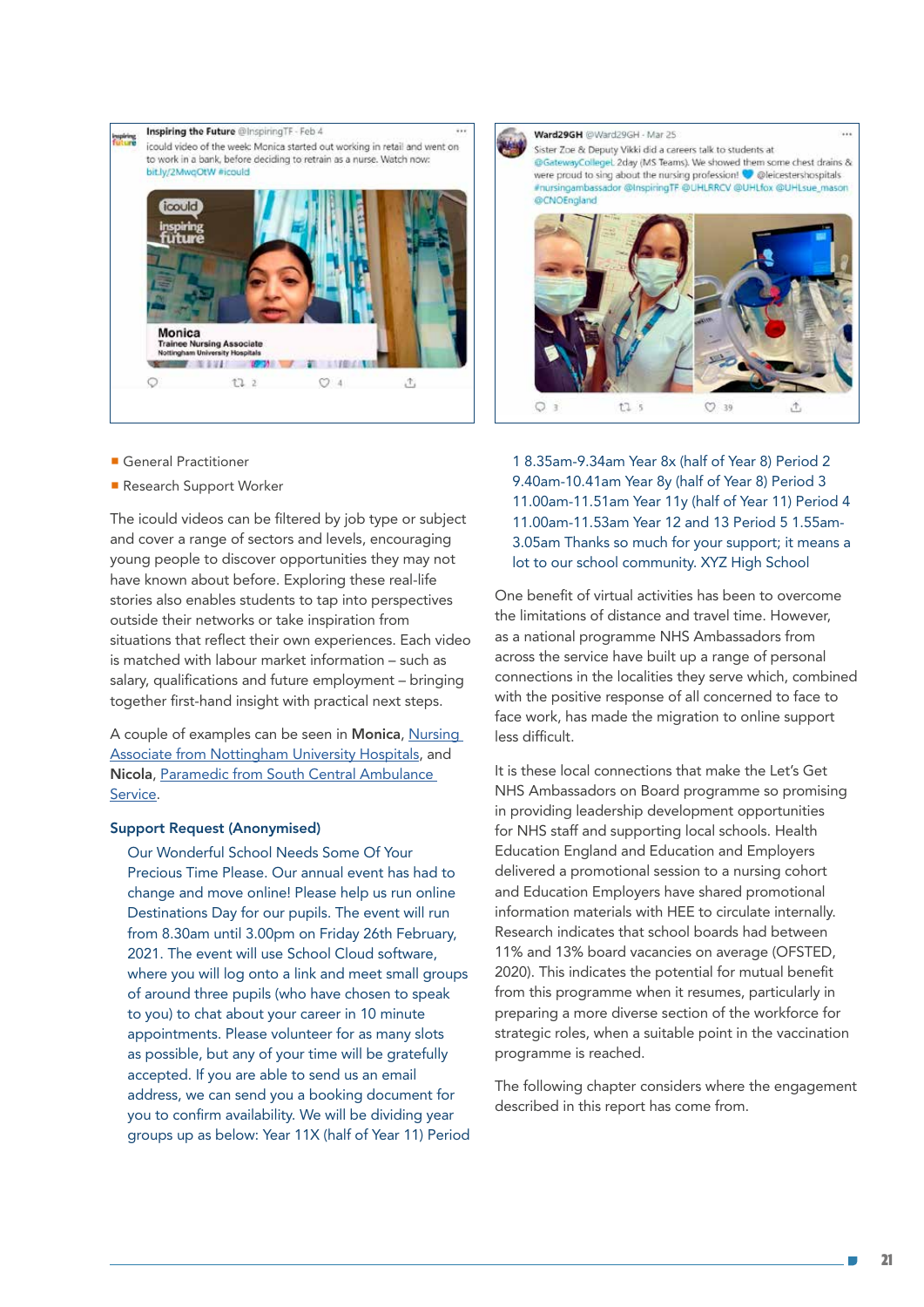### Who did it?

#### **Overview**

NHS Ambassadors is a national programme with several dimensions that we examined in the previous chapter. This section considers the location and characteristics of volunteers.

NHS Ambassadors have accepted around 4000 invitations to attend Inspiring the Future and Primary Futures events nationally. Usually this means they have been invited by schools to take part via the matching service provided online by Education and Employers. This number represents an approximate 10% acceptance rate amongst NHS staff. Short notice, changes to school plans or changes to NHS staff workload are understood to be factors affecting the take-up of invitations. This 10% take up rate is in line with the take up rate from the wider volunteer cohort involved in Education Employer school work. However, in the last couple of years the matching platform used by Education and Employers has allowed volunteers to put themselves forward for school events notified on the site. This has resulted in just under 700 NHS Ambassador expressions of interest, pro-actively offering to help.

The gender and ethnic origin of NHS volunteers is representative of the NHS workforce as a whole. Just over 76% of NHS volunteers identify as female, reflecting the gender balance in the workforce overall (NHS Employers 2019.) Those identifying as white or 'any other white background' make up 79% of volunteers (Gov.UK 2020).

A wide range of NHS organisations have engaged in the programme with the encouragement of Health Education England. Volunteers individually identified 1007 organisations as their employer, including multiple independent sector organisations supporting patients and NHS services. Unsurprisingly Health Trusts were the main source of volunteers. This diversity of organisations helped highlight a variety of roles and opportunities to young people. Using data from participants we can see that volunteers included individual GPs, commissioning group representatives, Royal Colleges, ambulance trusts, NHS Digital, NEL CSU, NHS Employers, Universities, Public Health England, NHS Improvement, NHS Business Services Authority, Association for Project Management, Medical students, Nursing students, retired doctors, retired nurses, NHS Property Services, NHSX, NHS Resolution,



NHS Confederation, Royal Navy, and NHS Litigation Authority. The list indicates that the NHS made a major contribution to the programme's aim of ensuring that young people are exposed to a range of roles and professions. A fuller indicative list of job roles is presented at the end of this chapter.

However, just over 600 volunteers identified their employer as 'the NHS' in some form. Inconsistent use of naming conventions by volunteers and the volume of data to be analysed means that data presented here about the number of organisations involved in the programme should be treated as indicative only and indicating broad representation rather than an exact summary. Although the details of individual employing organisations are less than wholly accurate there is clear evidence of a wide range of support

To provide some sense of how widespread volunteer engagement has been we note, as a basis of comparison, that NHS Providers identifies a variety of organisations as NHS organisations

- 207 clinical commissioning groups
- 135 acute non-specialist trusts (including 84 foundation trusts)
- $\blacksquare$  17 acute specialist trusts (including 16 foundation trusts)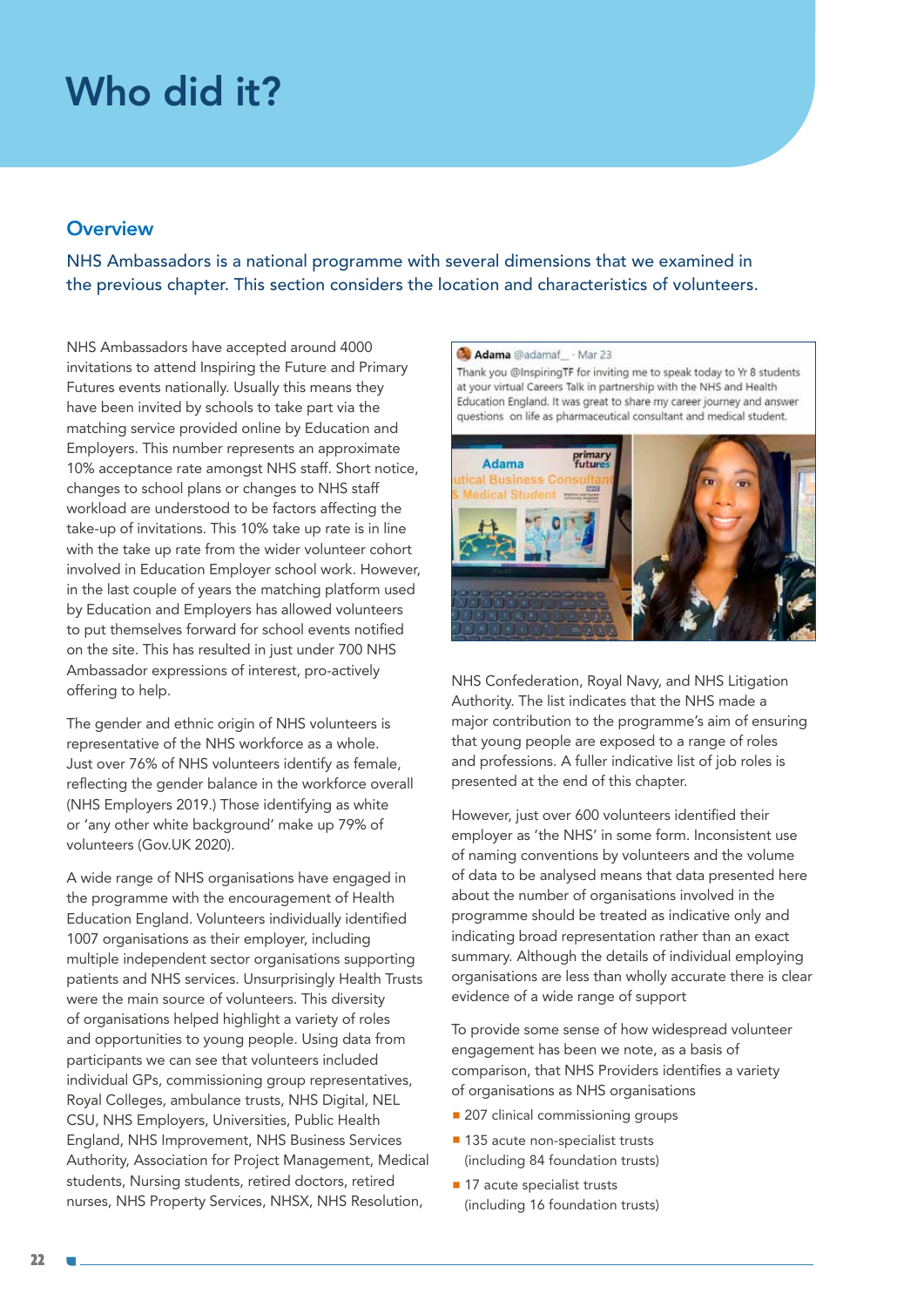- 54 mental health trusts (including 42 foundation trusts)
- 35 community providers (11 NHS trusts, 6 foundation trusts, 17 social enterprises and 1 limited company)
- 10 ambulance trusts (including 5 foundation trusts)
- 7,454 GP practices
- 853 for-profit and not-for-profit independent sector organisations, providing care to NHS patients from 7,331 locations NHS Providers, 2020)

Of those organisations that could be individually identified as providing 60 or more volunteers Leeds and

Table 6: Indicative summary of volunteers and organisations

Sheffield Trusts were the source of the largest number, 96 and 73 volunteers respectively. Newcastle upon Tyne Hospitals NHS 62 and South London and Maudsley Mental Health Trust (SLAM) 60.

Analysis indicates that of the 1307 identified organisations providing 4890 volunteers the average number of volunteers per identified organisation was four. This takes no account of the 600 volunteers who self-identified generically as NHS without identifying a specific employer, not does it consider the respective size of contributing organisations.

| <b>Number of Volunteers (range)</b> | <b>Total Number of Volunteers</b> | <b>Total Number of Organisations</b> |
|-------------------------------------|-----------------------------------|--------------------------------------|
| $1 - 10$                            | 2575                              | 1200                                 |
| $11 - 20$                           | 1074                              | 74                                   |
| $21 - 30$                           | 417                               | 17                                   |
| $31 - 40$                           | 237                               | $\overline{7}$                       |
| 41-50                               | 181                               | $\overline{4}$                       |
| $51 - 60$                           | 60                                | $\mathbf{1}$                         |
| 61-70                               | 126                               | $\overline{2}$                       |
| 71-80                               | 73                                | 1                                    |
| 81-90                               | $\overline{0}$                    | $\overline{0}$                       |
| 91-100                              | 96                                | $\mathbf{1}$                         |
| $*101+$                             | 651                               | Not known                            |

\* Volunteers who identified 'NHS' as employer without identifying specific organisation

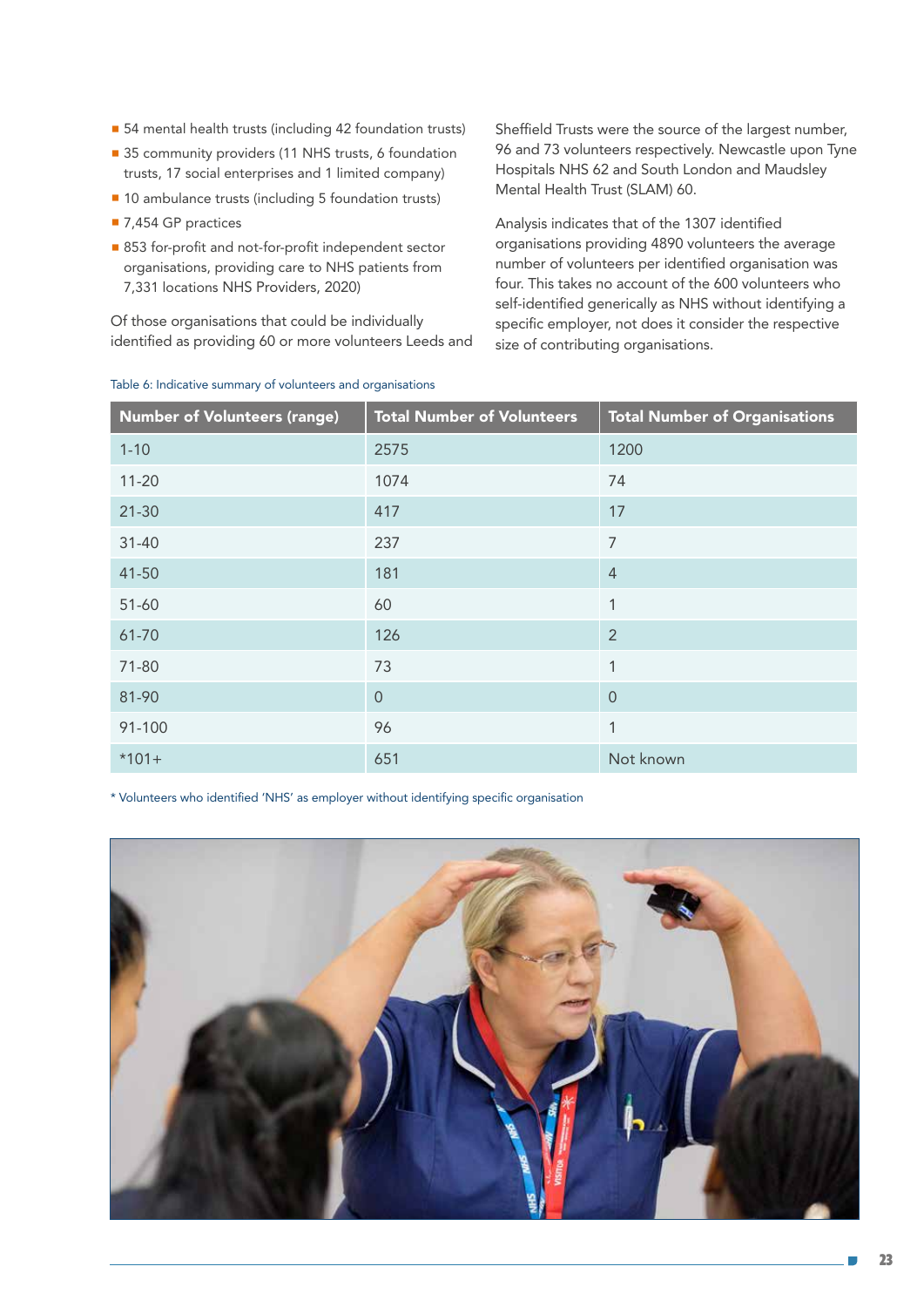#### Conclusion

Our partnership with Health Education England goes from strength to strength and it is with thanks to the continued commitment of our NHS Ambassadors that we can continue our mission and work towards our partnership goals. We were delighted to see Health Education England further their support for the charity in 2020 by contributing to 'The Value of Volunteering' [report](https://www.educationandemployers.org/wp-content/uploads/2020/12/The-Value-of-Volunteering-final-8th-Jan-2021-1.pdf) (in collaboration with The Chartered Institute of Personnel and Development) and participating in the report launch event. More recently, the charity published a new research report '[Starting Early'](https://www.educationandemployers.org/startingearly/), which draws upon international evidence as well as a study of 10,000 children in England to examine how activities that involve role models from the world of work reduce stereotypes, enhance confidence, foster a positive attitude towards school, and improve attainment. This research would not be possible without the support of our volunteers including from our NHS Ambassadors.

We hope that this report and the detailed qualitative and quantitative feedback has given some insight and indicates the level of positive impact our NHS Ambassadors programme is having in schools and on the lives of so many young people.

With the current lockdown and national pandemic continuing to impact children's lives, our mission and partnerships with employers, such as with Health Education England, remains more important than ever, in helping to motivate and inspire children, whilst making those vital connections with the outside world.

Volunteers enter their job titles in free form on the system used to match volunteers. This means there is no consistent format that would allow robust exact understanding of the roles involved in the programme. However, it is clear from reviewing data and the content of volunteer and school feedback that a large range of roles and occupations at all levels is involved in the Ambassador programme. Using the 2743 individual job titles we were provided with we extract here a sample list intended to indicate the broad range of representation from the NHS. For the sake of brevity, we have not generally included full details of specialisms or seniority. However, NHS Ambassadors represent a full range of clinical and non-clinical specialisms and seniority, ranging from various trainee roles and apprentices to local, regional and national leadership across the NHS. It is this range of roles and the commitment of Ambassadors that has





contributed to teacher acknowledged success in raising student aspiration and motivation while supporting the curriculum and showcasing the benefits and opportunities that the NHS provides. In so doing NHS Ambassadors have further helped cement the role of the NHS in local communities and lived the values of the NHS People Plan.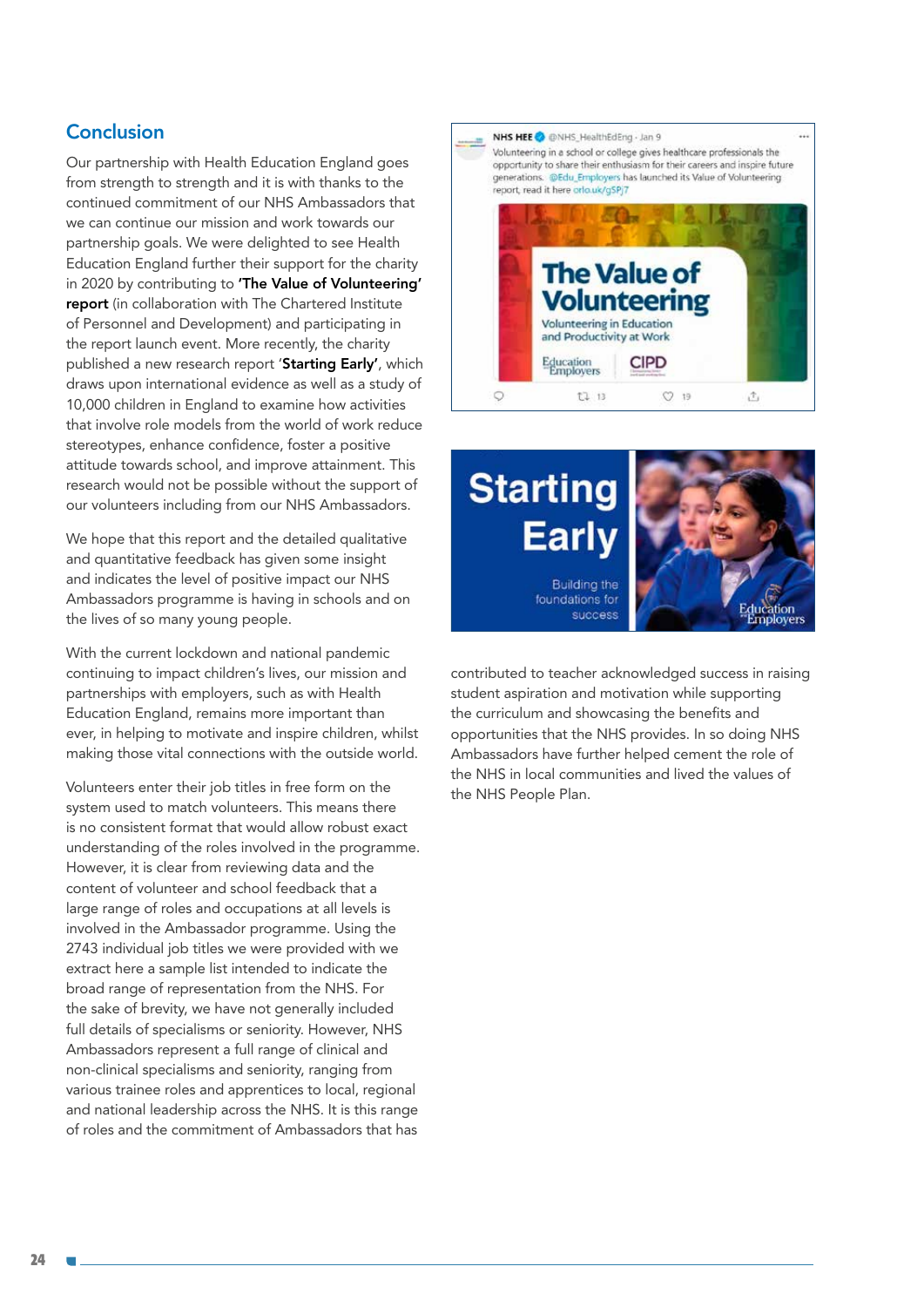#### Indicative Job Roles (As Described By Participants To Students)

A&E Doctor A&E Sister A&E Nurse Academic General Practitioner Academic Psychiatry trainee Academy Lead Clinical and Professional Education Academy Project Manager Access to Work Facilitator/Trainer Accident and Emergency Medicine Registrar Acute Care Pathway Manager Acute Care Practitioner Acute Contracts Manager-Quality Administrator Allied Health Professions Workforce Lead Ambulance Care Attendant Ambulance Dispatcher Ambulance Technician Anaesthetist Analyst Apprentice and Work Experience Coordinator Apprenticeship Lead & Registered Nurse Audio Video Technician Biomedical Scientist – Biochemistry Business Administration Apprentice

Business Intelligence Business Partner

Call handler CAMHS Case Manager **Cardiologist** Cardiology Consultant Nurse Care Support Worker Catering manager Chair Chief Executive Children's Occupational Therapist Clinical Engineer Clinical Fellow (Dentist) Clinical Photographer Clinical Scientist Community midwife **Consultant** Contract Manager Corporate General Manager Cyber Security Programme Manager

Data Manager Dental Nurse **Dentist** Dietitian

Director of Information and Business Intelligence Director of Workforce and Organisational Development Doctor

Embryology Practitioner Emergency Medical Dispatcher Employee Relations & Engagement Manager Equality and Diversity Practitioner Events Coordinator

Finance Management Trainee Fundraising Manager Future Careers Development Facilitator

General Manager General Practitioner Governance Officer Graduate Management Trainee

Hazardous Area Response Team Paramedic Head of Administration Head of Allied Health Professions Head of Allied Health Sciences Head of Business Management Head of Commercial Services Head of Communications & Engagement Head of Estates & Facilities Head of Financial Services Head of HR & OD & Talent Head of Logistics Head of School – Health & Social Care Head of School for General Practice Head of Technology Head of Workforce Programmes & OD Health Analyst Health Care Assistant Health Care Support Worker Health Visitor Helpdesk Advisor Home keeping HR & Recruitment Assistant Human Resources Manager

Imaging Assistant Information Analyst Information Systems Manager Invoice Validator

Junior Doctor Junior sister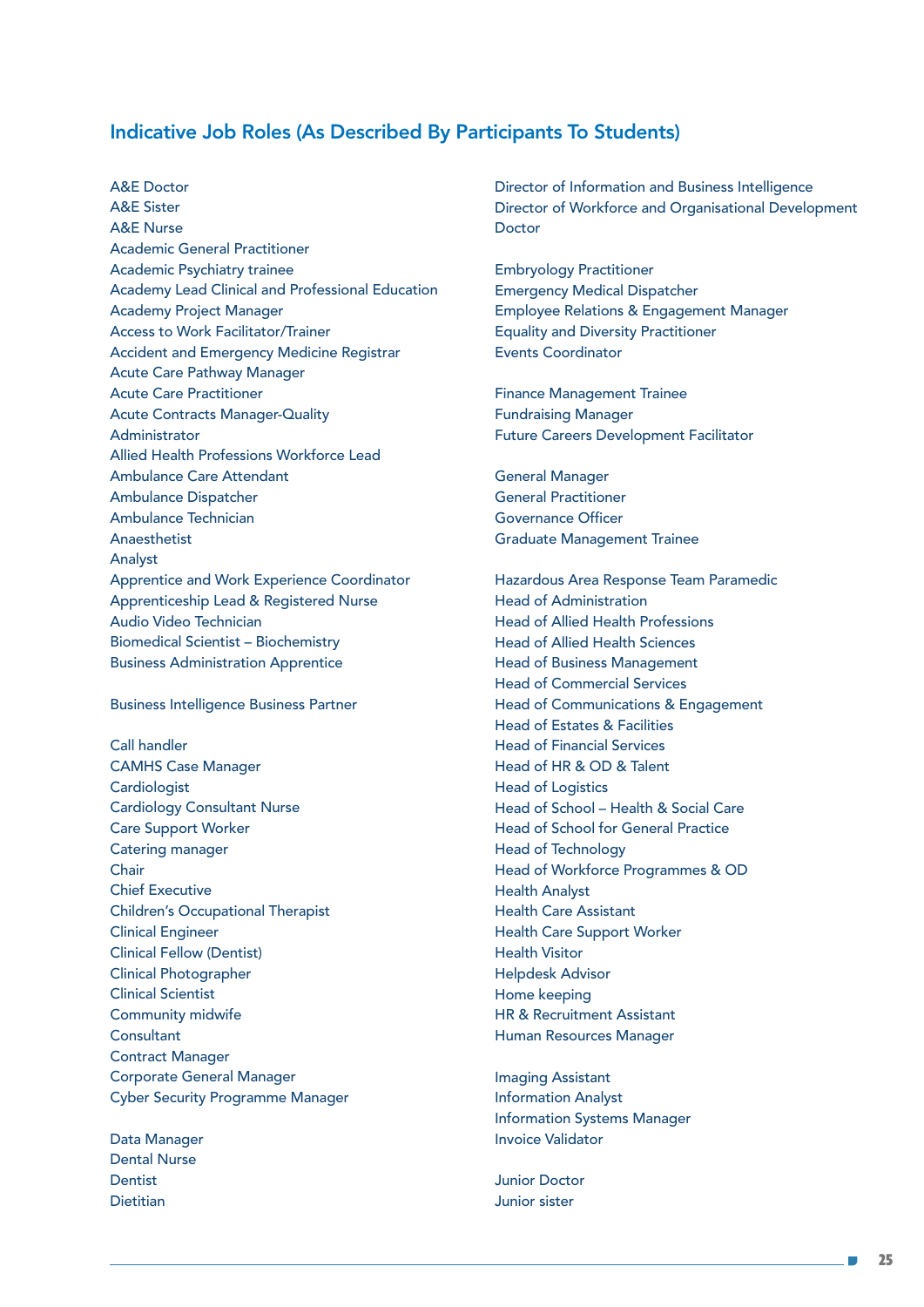Lawyer Learning & Development Manager – Apprentices Learning and Development Lead – Widening Participation **Librarian** Library Assistant

Management Accountant Managing Director Matron Medical Copywriter Medical Director Medical Engineering Apprentice Medical Records Assistant Medical Secretary (Apprenticeship) Medical Student Mental Health Care Coordinator Microbiology Laboratory Manager **Midwife** 

NHS HR Graduate Management Trainee Nurse Nursing Assistant Nutrition and Dietetics Manager (Dietitian)

Occupational Therapist Office Manager Operational Service Manager Organisational Development Manager Outreach Support Worker (CAMHS)

Paralegal and Information Governance Assistant Patient Experience and Quality Manager Personal Assistant Pharmacist Pharmacy technician Physiotherapist Practice Business Manager (GP Surgery) Pre – Registration Pharmacist Pre-Registration Pharmacy Technician Prescription Coordinator Primary Care Accountant Procurement and Logistics Category Manager Programme Manager Programme Support Manager Project Administrator Project Manager Project Officer Psychiatric Social Worker Psychiatrist

Psychotherapist Public Health Practitioner

Quality & Business Performance Manager Quality & Workforce Development Manager Quality Improvement Facilitator

Radiographer Reception team leader Receptionist Recruitment & Retention Manager Recruitment Advisor Recruitment and Marketing Project Officer Regional Allied Health Professions Lead Rehabilitation Support Worker Research Assistant Resourcing Manager Risk Support Officer Risk, Compliance & Continuity Lead

**Secretary** Security Manager Service Improvement and Patient Safety Lead **SISTER** Social Worker Sonographer SPA 111 and Speech and Language Therapist Staff Engagement and Retention Facilitator Student Mental Health Nurse Student nurse Student Paramedic Student Strategy Analyst Supplier Manager Support Services Manager

Talent Acquisition Apprentice Talent for Care Apprentice Technical Instructor Technician Trainer/Assessor/Facilitator Trauma Physiotherapist

Vocational Pre-employment Co-ordinator

Ward administrator Waste & Environment Manager Weight Management Coordinator Work Experience & Apprenticeship Lead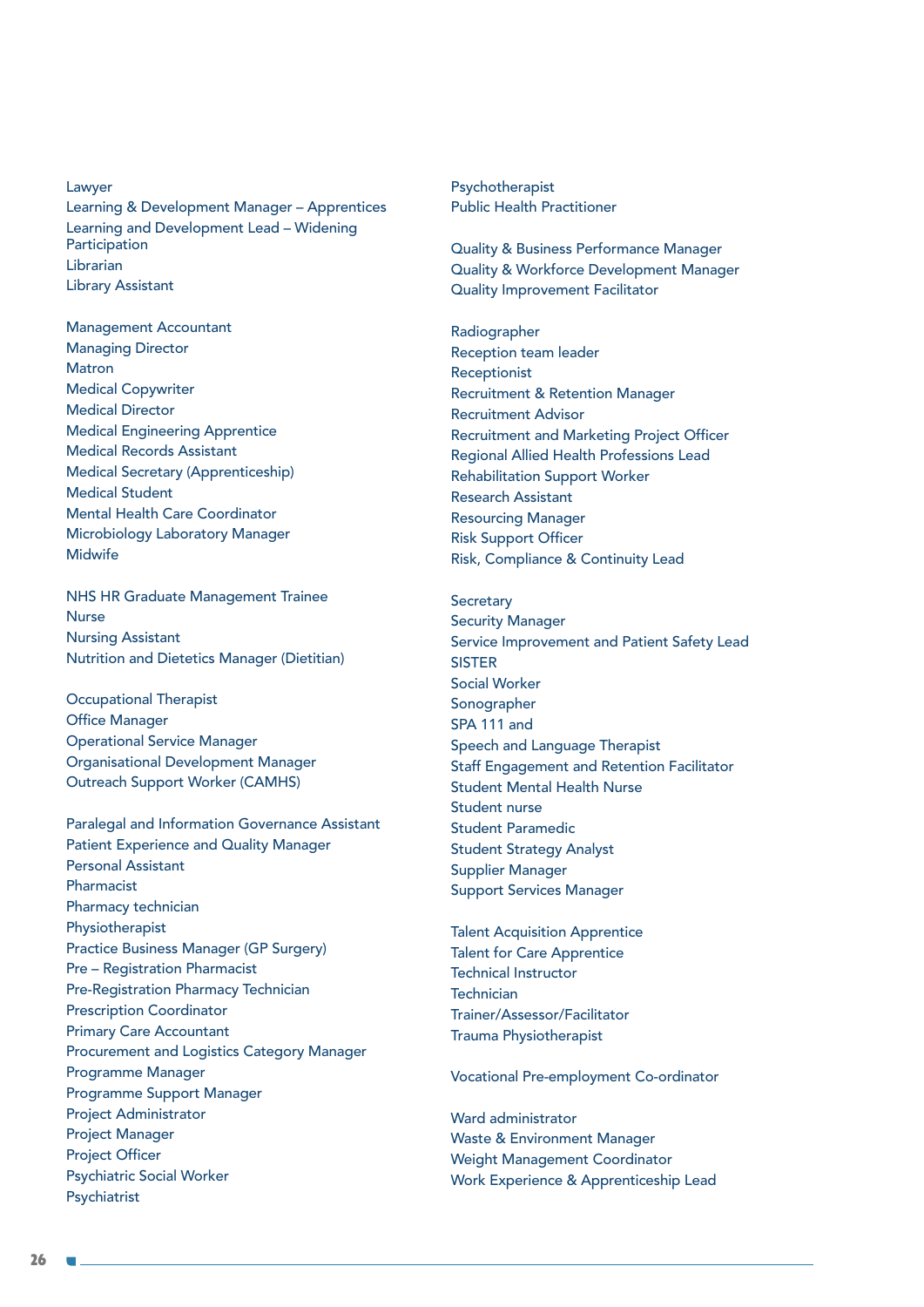### Bibliography

Buzzanell, P. M., Berkelaar, B. L., & Kisselburgh, L. (2011). From the Mouths of Babes: Exploring Families' Career Socialization of Young Children in China, Lebanon, Belgium, and the United States. Journal of Family Communication, 148-164. doi:10.1080/1526743 1.2011.554494

Gov.UK (2020) – NHS Workforce retrieved from https://www.ethnicity-facts-figures. service.gov.uk/workforce-and-business/workforce-diversity/nhs-workforce/latest

Junior Achievement. (2009). The Benefits of Employee Volunteer Programs. Retrieved from https://www.juniorachievement.org/documents/20009/36541/Benefits-of-Employee-Volunteer-Programs.pdf/8de7c97e-246c-4165-900d-b4a84f28c228 Quoted in Percy and Rogers ibid

NHS Employers (2019) – Women in the NHS retrieved from https://www.nhsemployers. org/engagement-and-networks/health-and-care-women-leaders-network/women-in-thenhs

NHS England (2020)WE ARE THE NHS: People Plan for 2020/2021 – action for us all retrieved from https://www.england.nhs.uk/wp-content/uploads/2020/07/We\_Are\_The\_ NHS\_Action\_For\_All\_Of\_Us\_FINAL\_24\_08\_20.pdf

NHS Providers ( 2020) – NHS Statistics, facts and figures retrieved from https://www. nhsconfed.org/resources/key-statistics-on-the-nhs#:~:text=35%20community%20 providers%20(11%20NHS,trusts%20(including%205%20foundation%20 trusts)&text=7%2C454%20GP%20practices&text=853%20for%2Dprofit%20and%20 not,NHS%20patients%20from%207%2C331%20locations

OFSTED (2020) School and Trust Governance Investigative Report retrieved from https:// assets.publishing.service.gov.uk/government/uploads/system/uploads/attachment\_data/ file/924898/NFER\_Governance\_Strand1\_Report\_FINAL.pdf

Percy, C., & Rogers, M. (2020) – Return on Volunteering: Volunteering in Education and Productivity at Work. Retrieved from https://www.educationandemployers.org/wpcontent/uploads/2020/12/The-Value-of-Volunteering-final-8th-Jan-2021-1.pdf

Tabassum, F., Mohan, J., & Smith, P. (2016). Association of volunteering with mental wellbeing: a lifecourse analysis of a national population-based longitudinal study in the UK. BMJ Open. Retrieved from https://www.scienceopen.com/document?vid=f8fe2009-3f4b-4837-8fe7-e57a03bfef99 Quoted in Percy and Rogers ibid

Wilson, A., & Hicks, F. (2010). Volunteering – The Business Case. London: Corporate Citizenship. Retrieved from https://www.educationandemployers.org/wp-content/ uploads/2014/06/volunteering the business case.pdf